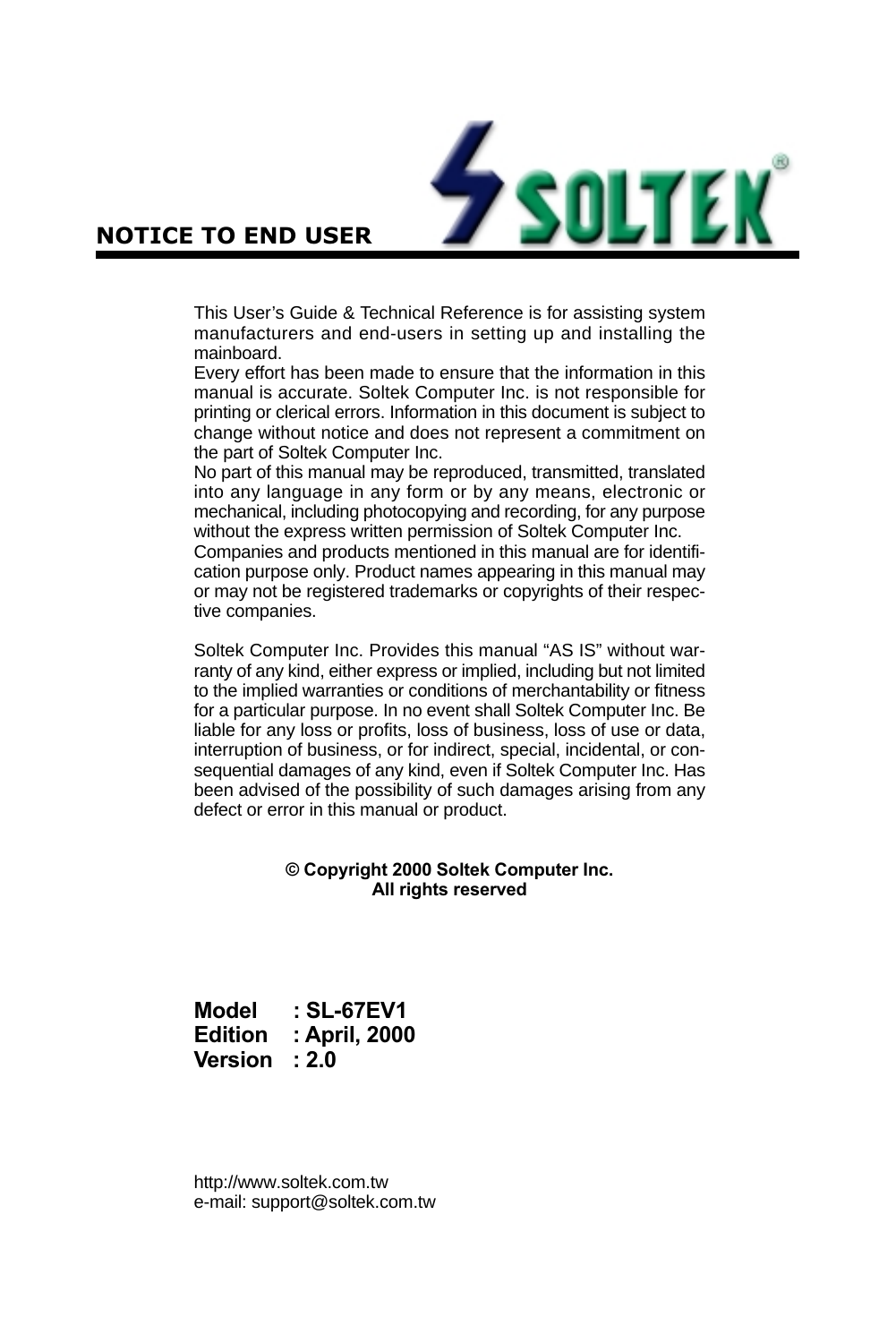# CONTENT

| <b>Chapter 1: Introduction  4</b>  |
|------------------------------------|
|                                    |
|                                    |
|                                    |
|                                    |
|                                    |
|                                    |
|                                    |
|                                    |
|                                    |
|                                    |
| 2-2 SYSTEM MEMORY CONFIGURATION  8 |
|                                    |
|                                    |
|                                    |
|                                    |
| Chapter 3: BIOS Setup 14           |
|                                    |
|                                    |
|                                    |
|                                    |
|                                    |
|                                    |
|                                    |
|                                    |
| $\mathbf{2}$                       |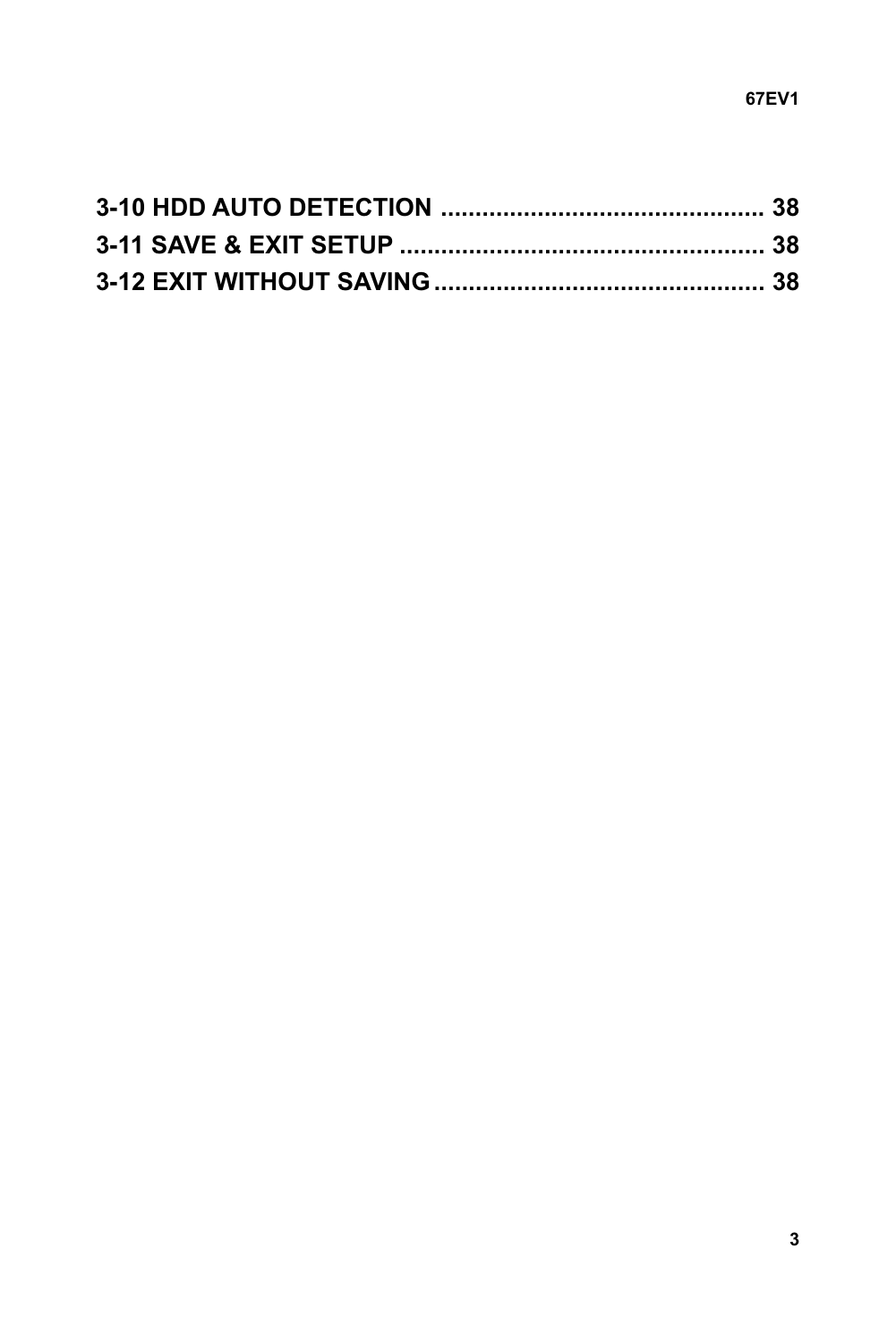## <span id="page-3-0"></span>**Chapter 1: Introduction**

## **1-1 CPU**

- Supports Intel Celeron / Pentium II / Pentium !!! CPUs using SLOT-1 at 233MHz up to 1GHz or higher.
- Supports CPU voltage auto-detect circuit.
- Supports 66 / 100 / 103 / 112MHz Bus Clock with auto-detect. (BIOS provides 75 / 83 / 103 / 112 / 133 / 150MHz Bus Clock without auto-detect)

## **1-2 CHIPSET**

- VIA VT82C693A + VT82C596B chipset with 133MHz FSB.
- PCI Rev 2.1, 5V, 33MHz interface compliant.
- Supports 66 / 100 / 133MHz, 3.3V AGP (Accelerated Graphics Port) slot.

## **1-3 L2 CACHE**

• Pentium II / Pentium !!! supports 512K write back cache with Pipelined Burst SRAMs.

## **1-4 MAIN MEMORY**

- Memory range from 8MB up to 768MB (SDRAM) with DRAM Table Free configuration.
- Supports SDRAM with 12 / 10 / 8 / 6 ns speed.
- Supports 3pcs 168pin DIMM sockets. (3.3V Unbuffered and 4 clock type)
- DRAM supports ECC or Parity function.

## **1-5 BIOS**

- Award Plug and Play BIOS.
- Supports ACPI and legacy APM.
- Flash Memory for easy upgrade.

## **1-6 SUPER I/O FUNCTON**

- Integrated USB (Universal Serial Bus) controller with 2 USB ports.
- Supports 2 IDE channels with 4 IDE devices. (including ZIP / LS-120 devices)
- Provides PCI IDE Bus Master function and supports Ultra DMA33 / 66 function.
- Provides 1 floppy port.
- 2 high speed 16550A FIFO UART ports.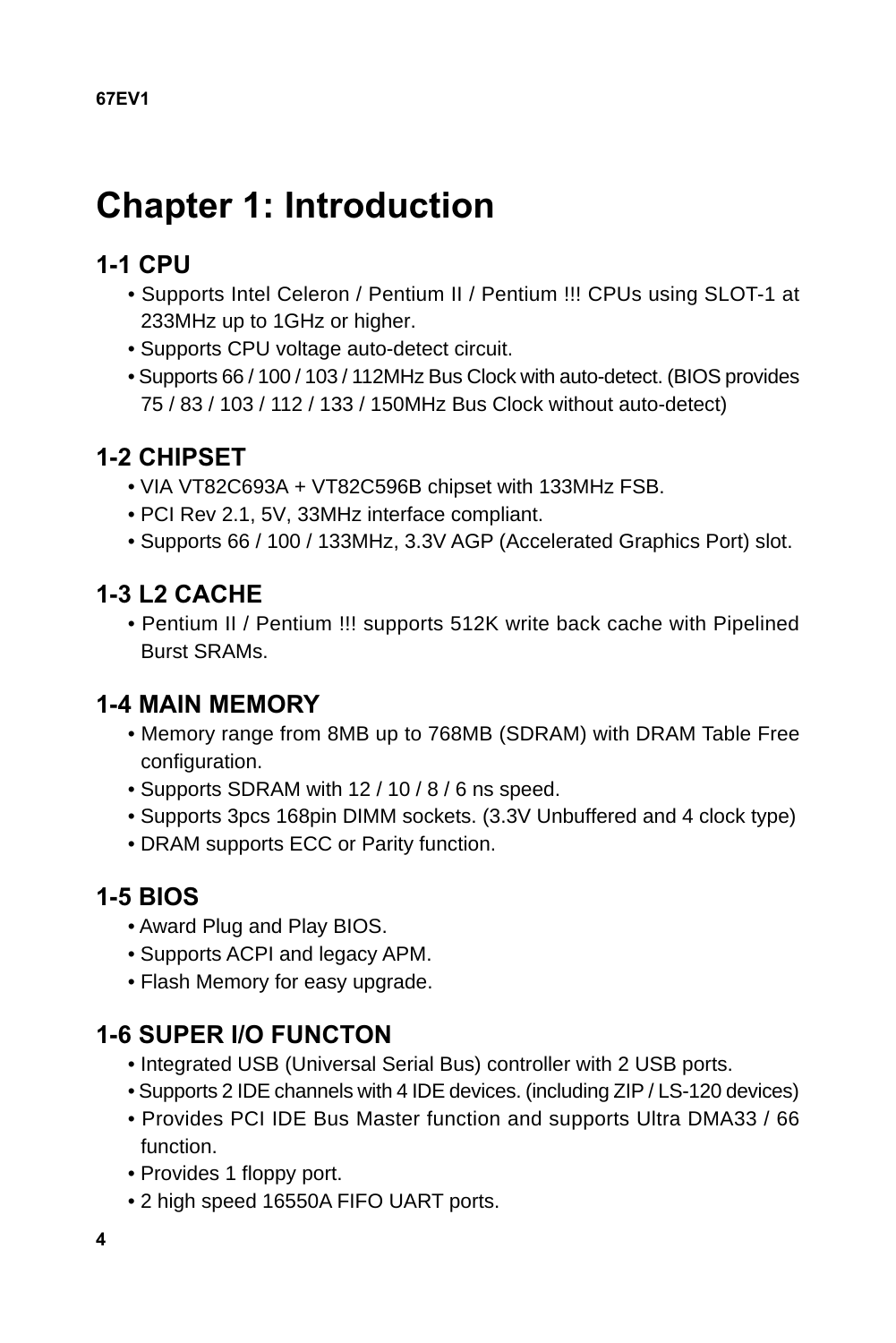- <span id="page-4-0"></span>• 1 parallel port with EPP / ECP / SPP capabilities.
- PS/2 mouse connector.
- Built-In RTC, CMOS, keyboard controller on single I/O chip.
- Peripherals boot function. (with ATX power)

## **1-7 OTHER FEATURES**

- ATX size 17.0cm x 30.5cm.
- 5 PCI Master slots, 2 ISA slots and 1 AGP slot.
- Provides DIP switch setting.
- Supports 66 / 100 / 133MHz Bus Clock.
- Supports keyboard power on function.
- Supports WOL (Wake On LAN) function.
- BIOS supports 103 / 112 / 133 / 150MHz Bus Clock.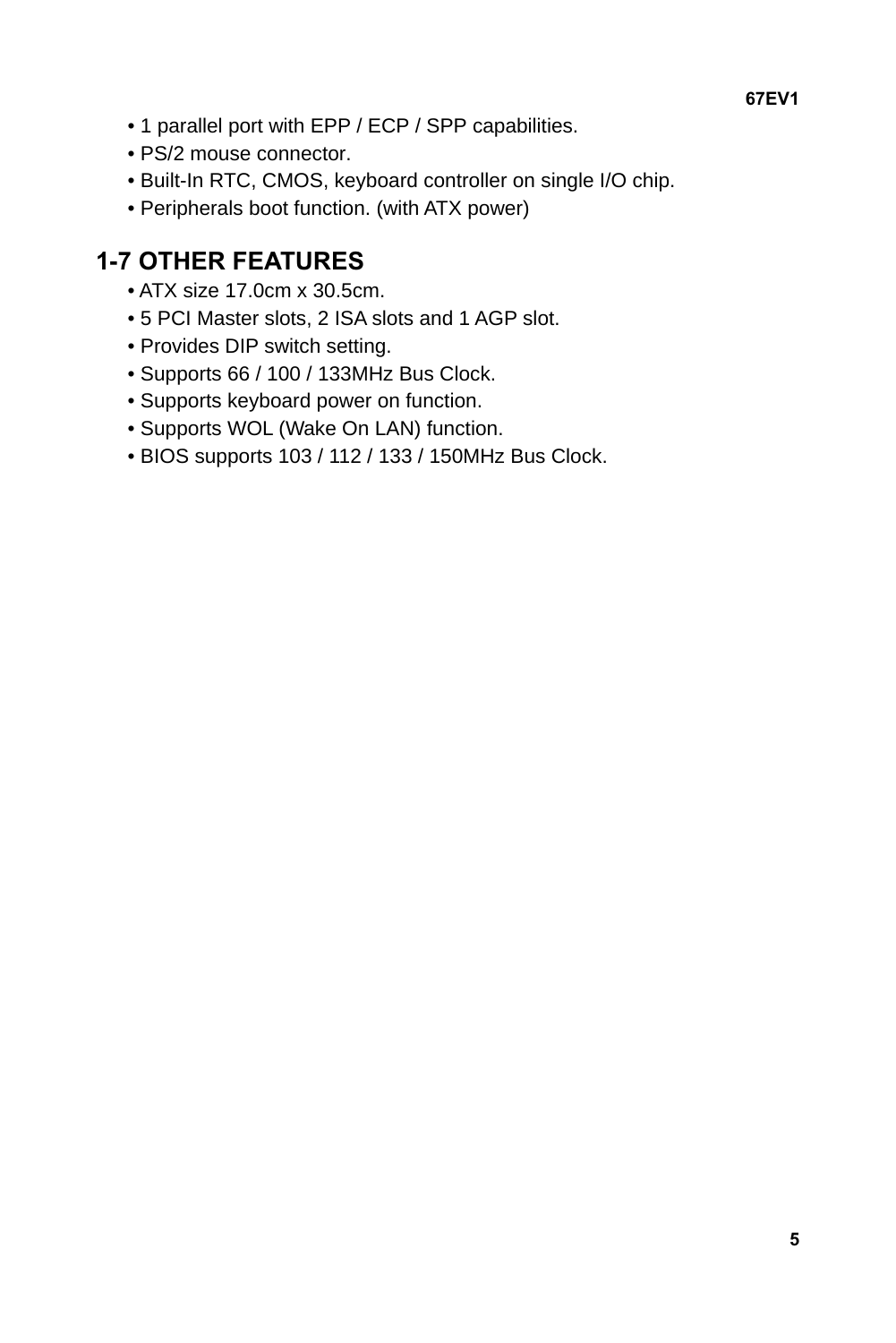## **1-8 MOTHERBOARD LAYOUT**

• DEFAULT SETTING: Celeron 300/66MHz, Pentium II / Pentium !!! 450/ 100MHz.



**NOTE: FOR 100 / 133MHz CPU ENVIRONMENT, THE SDRAM MUST COMPLY WITH PC-100 / PC-133 SPEC.**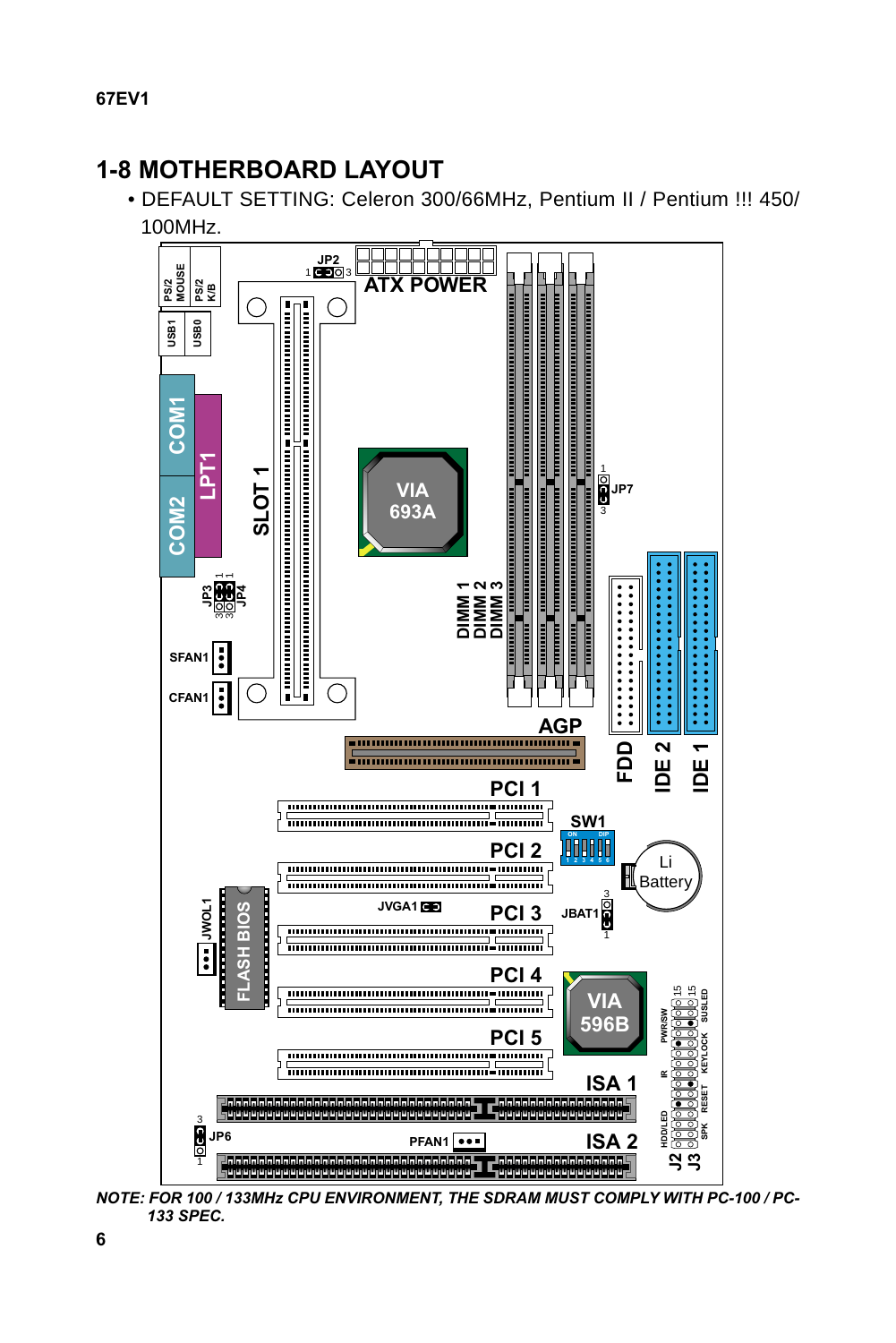## <span id="page-6-0"></span>**Chapter 2: Hardware Setup**

## **2-1 CPU TYPE CONFIGURATION**

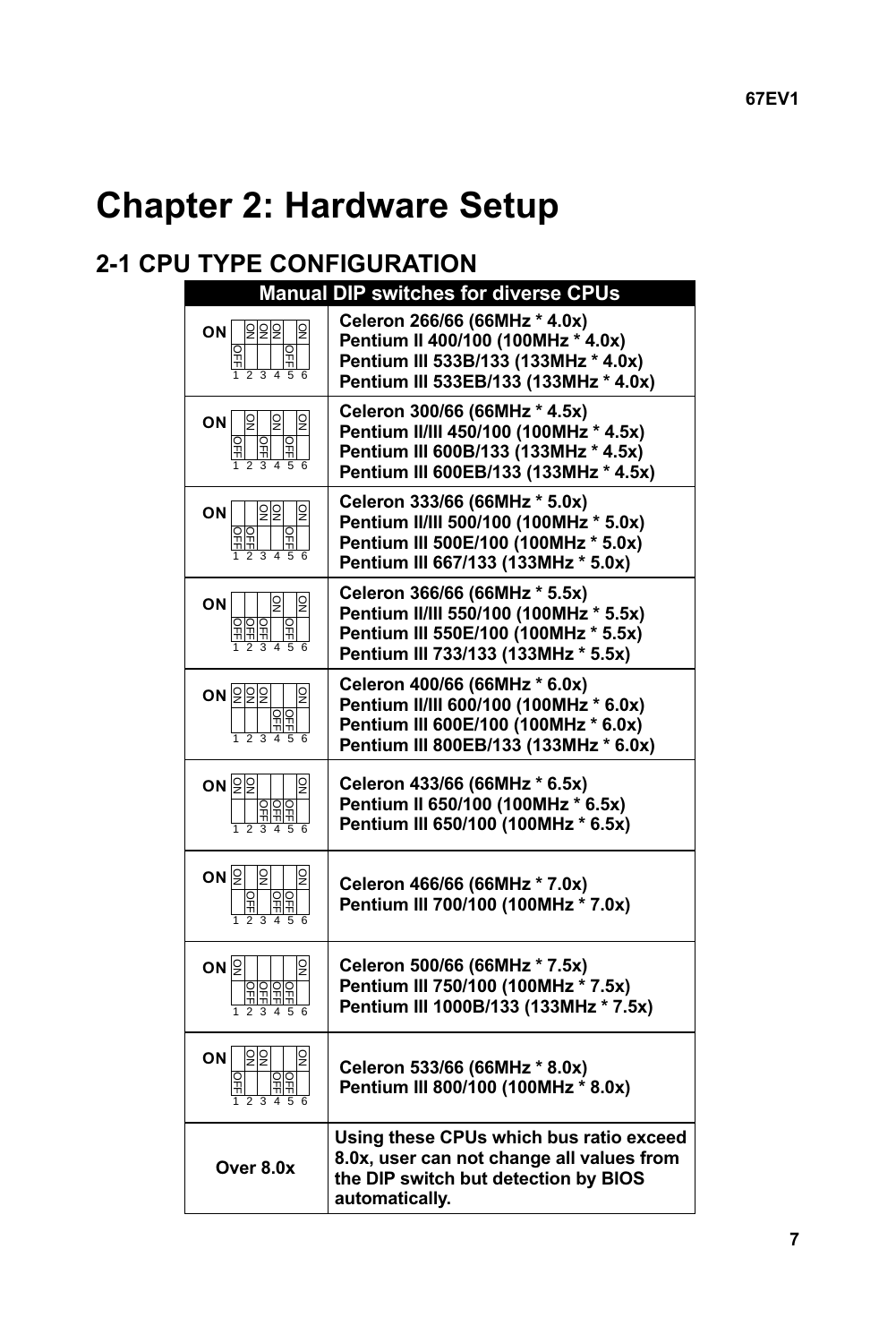## <span id="page-7-0"></span>**2-2 SYSTEM MEMORY CONFIGURATION**

• This VIA 693 Apollo Pro Plus motherboard supports 168pin DIMM of 4MB, 8MB, 16MB, 32MB, 64MB and 128MB to form a memory size between 8MB up to 768MB (SDRAM). VIA 693 Apollo Pro Plus chipset provides "Table-Free" function. It means that users can install DRAM with any configuration and in any bank, and that is why the DRAM table is not needed but do remember that the DRAM must be 3.3V type. **For 100 / 133MHz CPU environment, the SDRAM specification must comply with PC-100 / PC-133 spec.**

## **2-3 JUMPER SETTINGS**

| CFAN1/SFAN1/PFAN1: ONBOARD FAN (12V) |                             |  |
|--------------------------------------|-----------------------------|--|
| I CPU FAN                            | 日<br>ロ<br><b>CFAN1</b><br>n |  |
| <b>SYSTEM FAN</b>                    | 믑<br><b>SFAN1</b><br>n      |  |
| <b>CHASSIS FAN</b>                   | PFAN <sub>1</sub><br>000    |  |

| JP2: KEYBOARD POWER ON |                             |                 |
|------------------------|-----------------------------|-----------------|
| Disabled (default)     | $JP2 \quad \overline{CD}^3$ |                 |
| l Enabled              | JP2                         | OC <sub>D</sub> |

**NOTE : • If the JP2 is fixed by jumperwire, then the motherboard doesn't support keyboard power on function.**

**• When the keyboard power on function shows any compatible problem, choose Disabled and report to the keyboard vendor/manufacturer.**

**• Keyboard power on function must be set from the BIOS. Refer to the "Integrated and Peripherals" section in the Chapter 3.**

| <b>JP3/JP4: USB PORT SELECT</b>                      |                              |
|------------------------------------------------------|------------------------------|
| Redirect all USB ports to USB<br>connector (default) | '88<br>JP3<br>JP4            |
| Redirect USB1 to AGP port                            | JP3<br>JP4<br>$3$ <b>III</b> |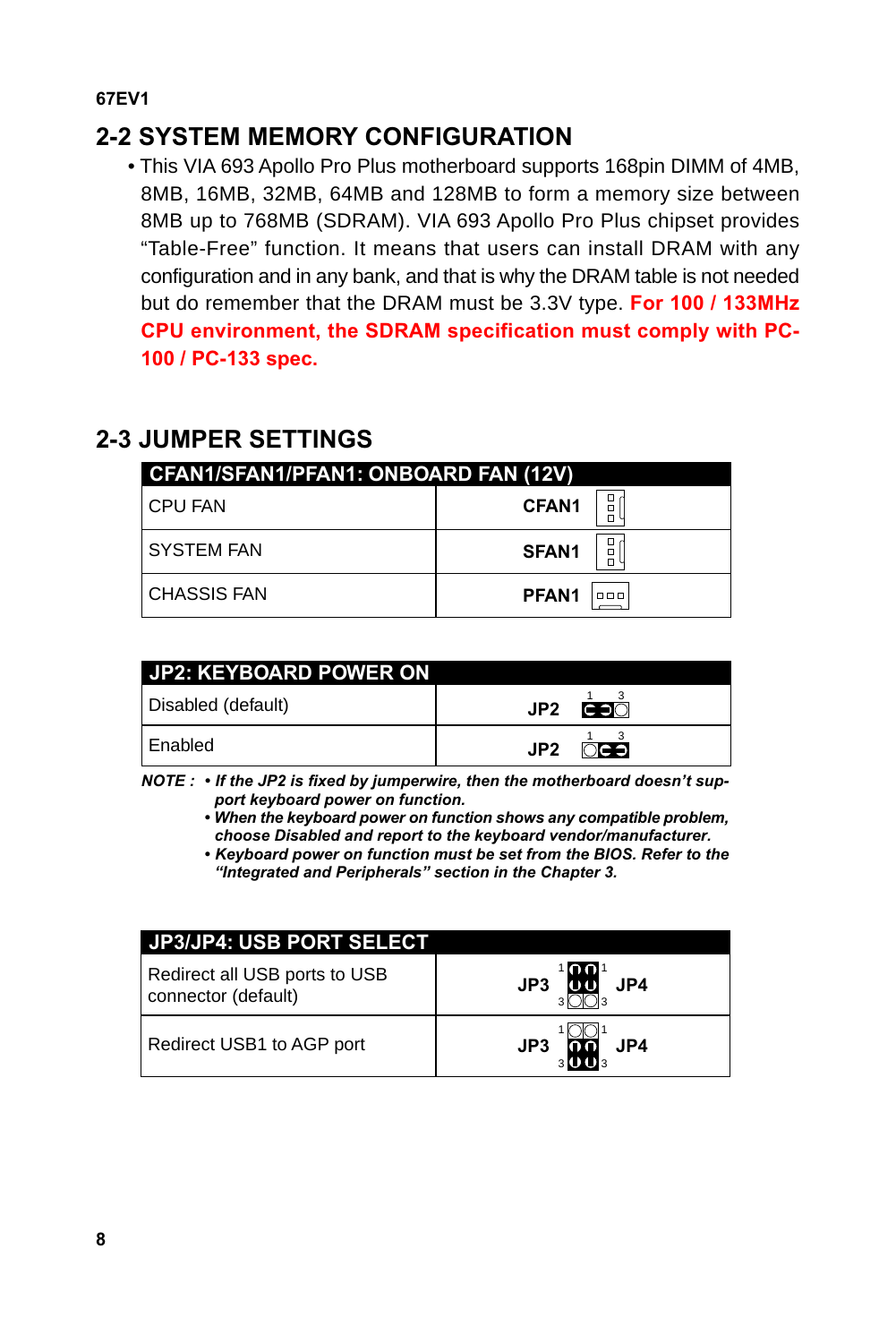| <b>JP6: POWER LOST RESUME</b> |                 |     |
|-------------------------------|-----------------|-----|
| Enabled                       | JP <sub>6</sub> | n 3 |
| Normal (default)              | JP <sub>6</sub> |     |

**This jumper allows you to use the switch of ATX power supply to control ON/ OFF switch directly instead of using the power switch on the motherboard.**

| <b>JP7: BUS CLOCK SELECT</b>                  |              |
|-----------------------------------------------|--------------|
| Auto Detect 66MHz/100MHz/<br>133MHz (default) | JP7<br>3 I.D |
| 133MHz                                        | חו<br>JP7    |

| <b>JBAT1: CLEAR CMOS DATA</b> |              |
|-------------------------------|--------------|
| l Clear CMOS Data             | n 3<br>JBAT1 |
| Retain Data (default)         | JBAT1        |

| <b>JVGA1: VGA Card</b> |                 |
|------------------------|-----------------|
| Normal (default)       | <b>JVGA1</b>    |
| For PCI VGA card       | <b>JVGA1</b> 00 |

| JWOL1: WAKE ON LAN (WOL) FUNCTION                        |       |         |
|----------------------------------------------------------|-------|---------|
| Connect the Wake On LAN signal from LAN card<br>to JWOL1 | JWOL1 | 핅<br>ōr |

**This feature requires that Wake-On-LAN features are enabled and that your system has an ATX power supply with at least 720mA / +5V standby power.**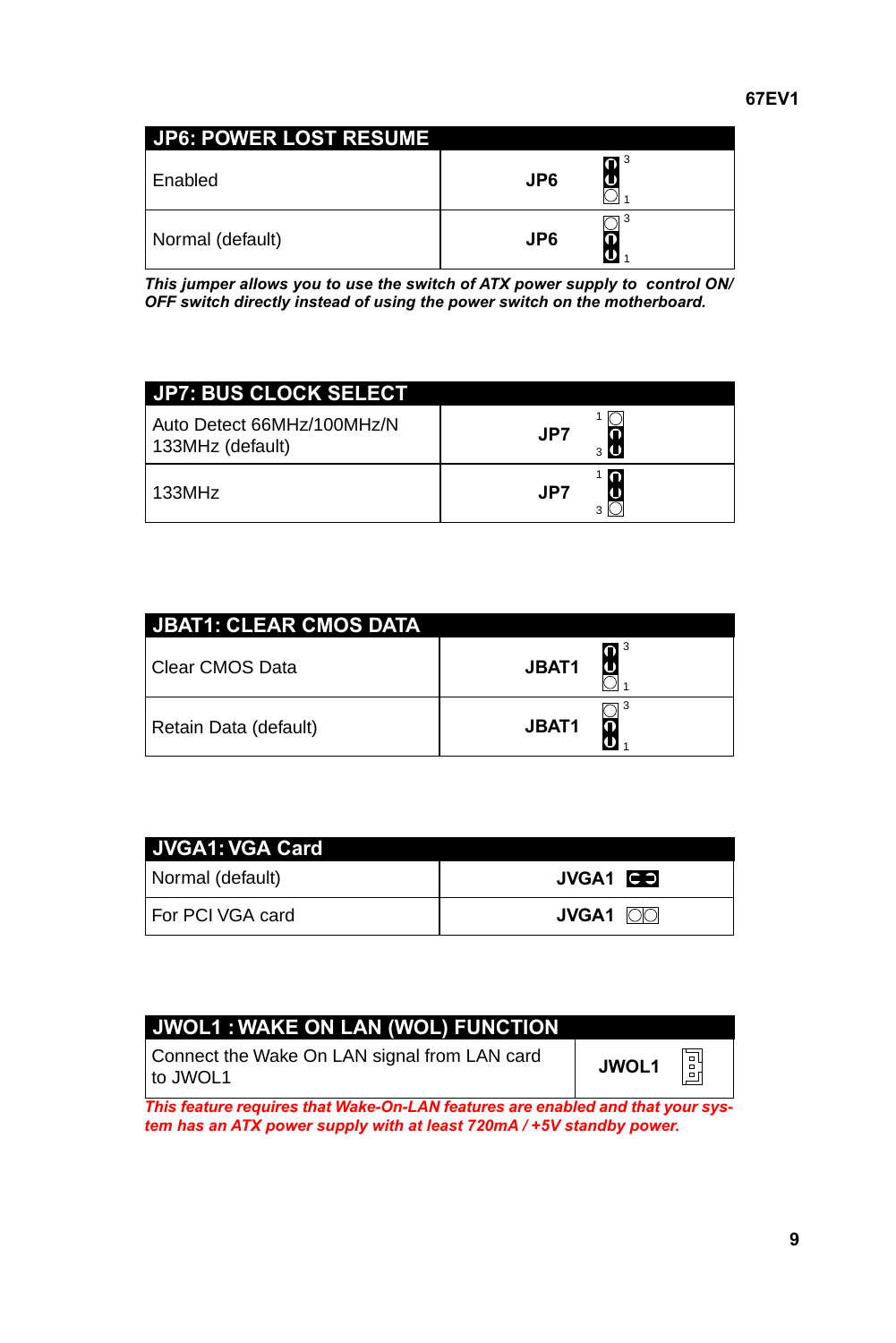#### **BUS RATIO SELECT**



#### **BUS CLOCK SELECT**

| SW1 DIP5 ~ DIP6 SETTING                |                                                | JP7 |
|----------------------------------------|------------------------------------------------|-----|
| 66MHz                                  | ON<br>긲<br>$1\overline{2}$ 3 4 5 6             |     |
| 100MHz                                 | ON<br>2345<br>1<br>6                           | 3   |
| 66/100/133MHz<br>Auto Select (default) | g<br>ON<br>Ŧ<br>$1\overline{2}3\overline{4}56$ |     |
| 133MHz                                 | ON<br>g<br>우<br>2 3<br>5<br>6<br>1<br>4        | 3   |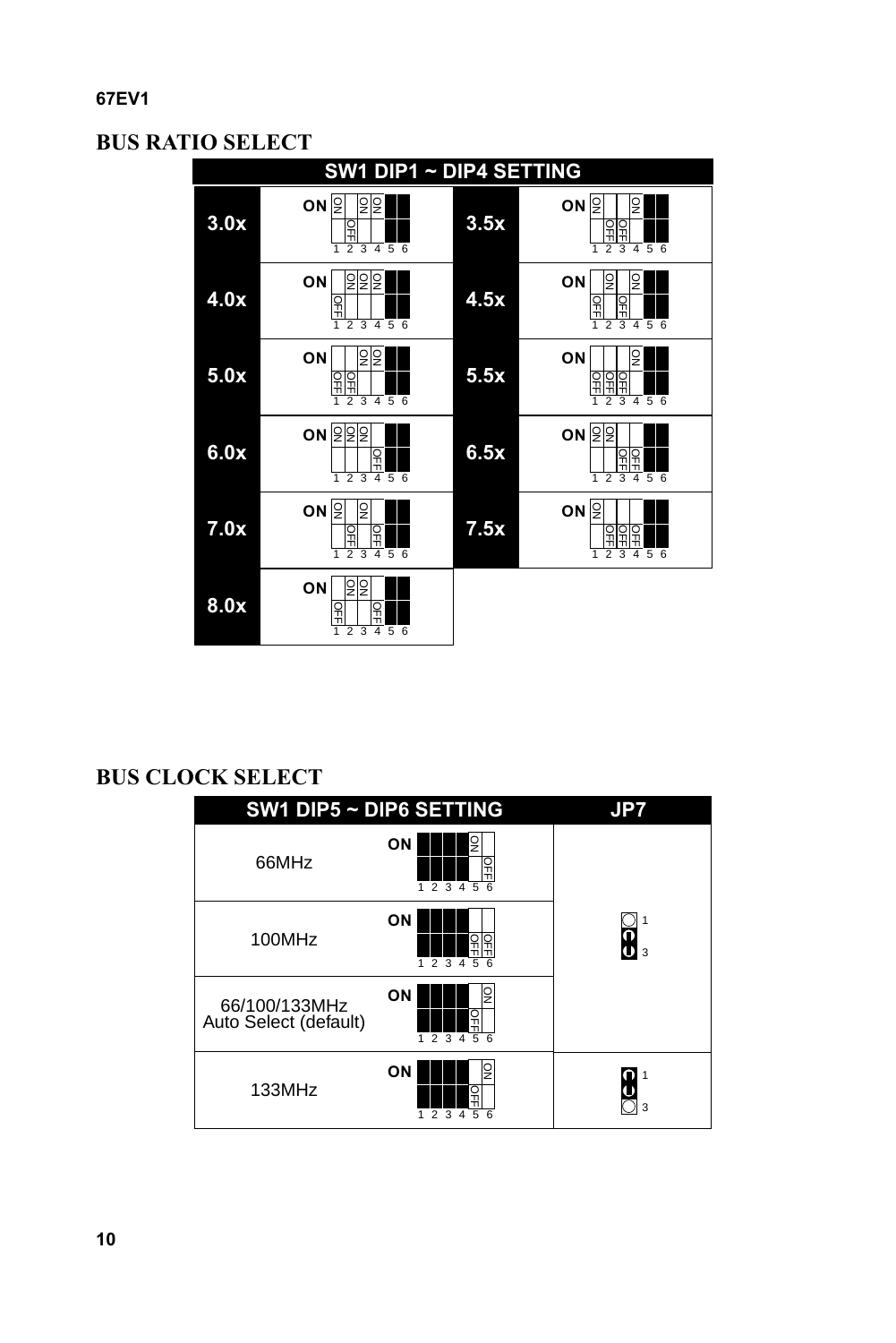## <span id="page-10-0"></span>**2-4 CONNECTORS**



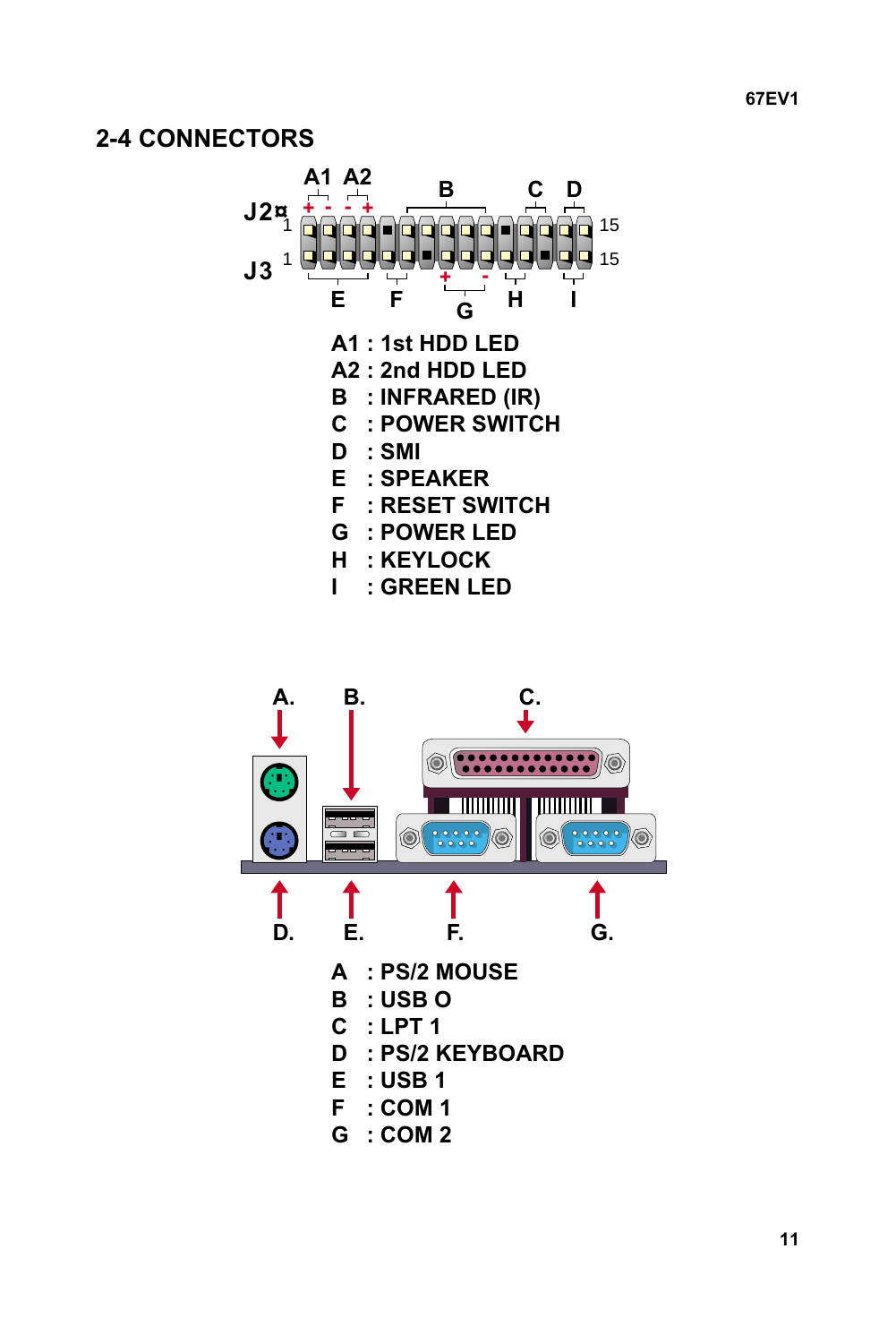## <span id="page-11-0"></span>**2-4.1 J2 SWITCH SIGNAL SUMMARY**

| J <sub>2</sub>            | Pin          | <b>Signal Description</b>                |
|---------------------------|--------------|------------------------------------------|
| <b>HDD LED Connector</b>  | 1            | $+5V$                                    |
|                           | $\mathbf{2}$ | <b>HDD LED Signal</b>                    |
|                           | 3            | <b>HDD LED Signal</b>                    |
|                           | 4            | $+5V$                                    |
| <b>N.C.</b>               | 5            | Empty                                    |
| <b>Infrared Connector</b> | 6            | <b>Infrared Transmit Signal</b>          |
|                           | 7            | <b>GND</b>                               |
|                           | 8            | Infrared Receive Signal¤<br>(Low Speed)  |
|                           | 9            | Infrared Receive Signal¤<br>(High Speed) |
|                           | 10           | $+5V$                                    |
| N.C.                      | 11           | Empty                                    |
| <b>Power Switch</b>       | 12           | <b>GND</b>                               |
|                           | 13           | <b>Power Switch for ATX</b>              |
| <b>Sleep Switch</b>       | 14           | GND                                      |
|                           | 15           | <b>Sleep Signal</b>                      |

#### **HDD INDICATOR LED (PIN1 ~ PIN4)**

• This connector connects with the hard disk indicator LED on the case.

#### **INFRARED PORT MODULE CONNECTOR (PIN6 ~ PIN10)**

• The system board provides a 5-pin infrared connector for an optional wireless transmitting and receiving module. Pin 6 through pin 10 are Transmit, GND, Receive (low speed), Receive (high speed) and Vcc, respectively.

#### **POWER SWITCH (PIN12 ~ PIN13)**

• Toggle pin 12 and pin 13 for turning ON/OFF of the power supply. (For ATX power only)

#### **SLEEP SWITCH (PIN14 ~ PIN15)**

• Toggle this jumper forces the system to sleep and the system won't wake up until the hardware event is coming. (The BIOS Power Management setting must be **ENABLED**)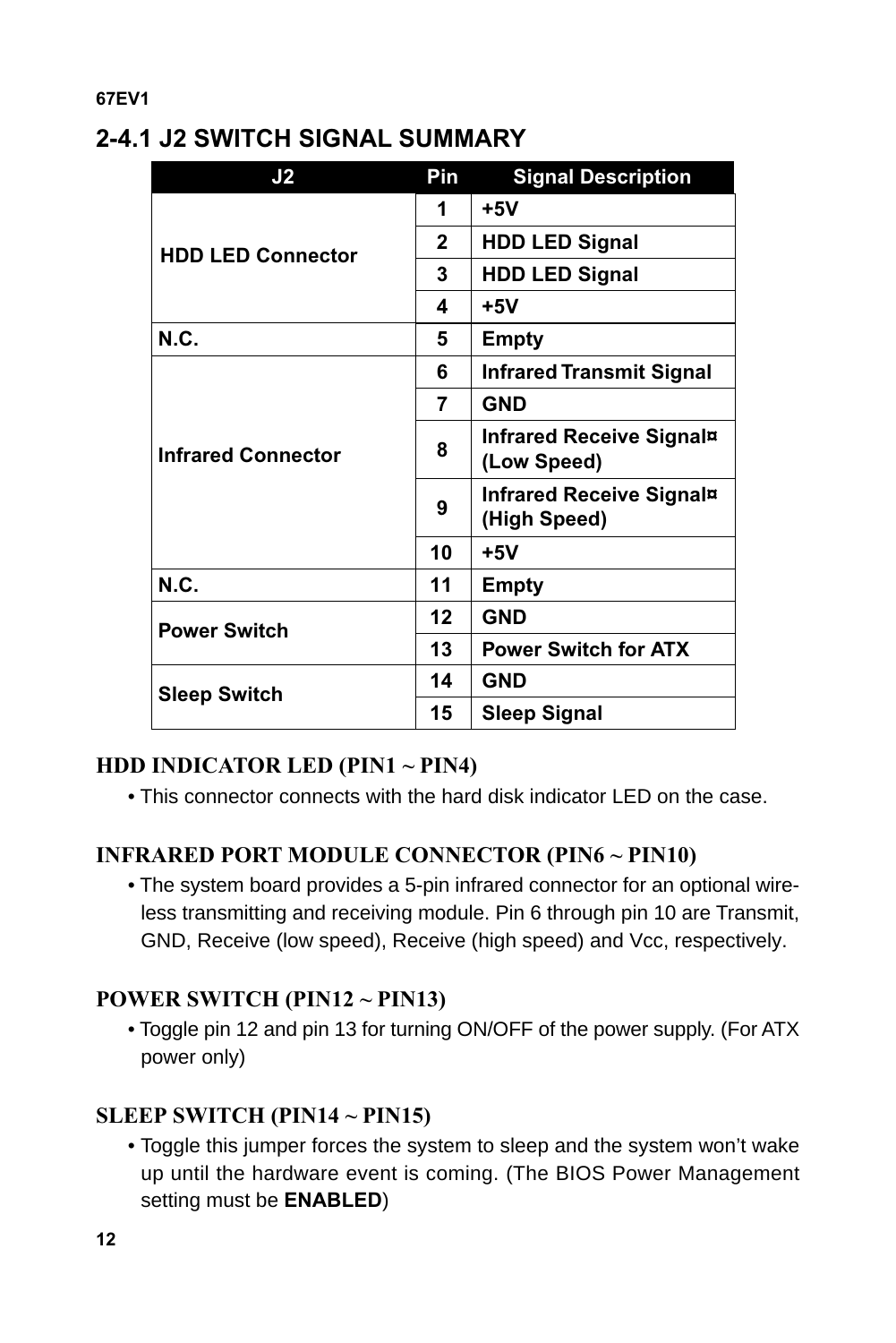| J3                            | Pin          | <b>Signal Description</b> |
|-------------------------------|--------------|---------------------------|
|                               | 1            | <b>Speaker Signal</b>     |
|                               | $\mathbf{2}$ | Empty                     |
| <b>Speaker</b>                | 3            | <b>GND</b>                |
|                               | 4            | $+5V$                     |
| <b>Reset Switch</b>           | 5            | <b>Reset Signal</b>       |
|                               | 6            | <b>GND</b>                |
| N.C.                          | 7            | Empty                     |
|                               | 8            | $+5V$                     |
| <b>Power LED Connector</b>    | 9            | Empty                     |
|                               | 10           | <b>GND</b>                |
|                               | 11           | <b>Keylock Signal</b>     |
| <b>Keylock Connector</b>      | 12           | <b>GND</b>                |
| <b>N.C.</b>                   | 13           | Empty                     |
| <b>Power Saving Connector</b> | 14           | Empty                     |
|                               | 15           | Empty                     |

## <span id="page-12-0"></span>**2-4.2 J3 SWITCH SIGNAL SUMMARY**

#### **SPEAKER CONNECTOR (PIN1 ~ PIN4)**

• The speaker is a 4-pin connector to connect with the system and the speaker.

#### **RESET SWITCH (PIN5 ~ PIN6)**

• The system board has a 2-pin connector for rebooting your computer without having to turn off the power switch. This prolongs the life of the system's power supply.

#### **POWER LED and KEYLOCK SWITCH (PIN8 ~ PIN12)**

• The keylock switch is a 5-pin connector for locking the keyboard for security purposes. Pin  $8 \sim$  pin 10 is connected to power LED and pin 11  $\sim$  pin 12 is connected to keylock switch.

#### **GREEN LED (PIN14 ~ PIN15)**

• Reserved.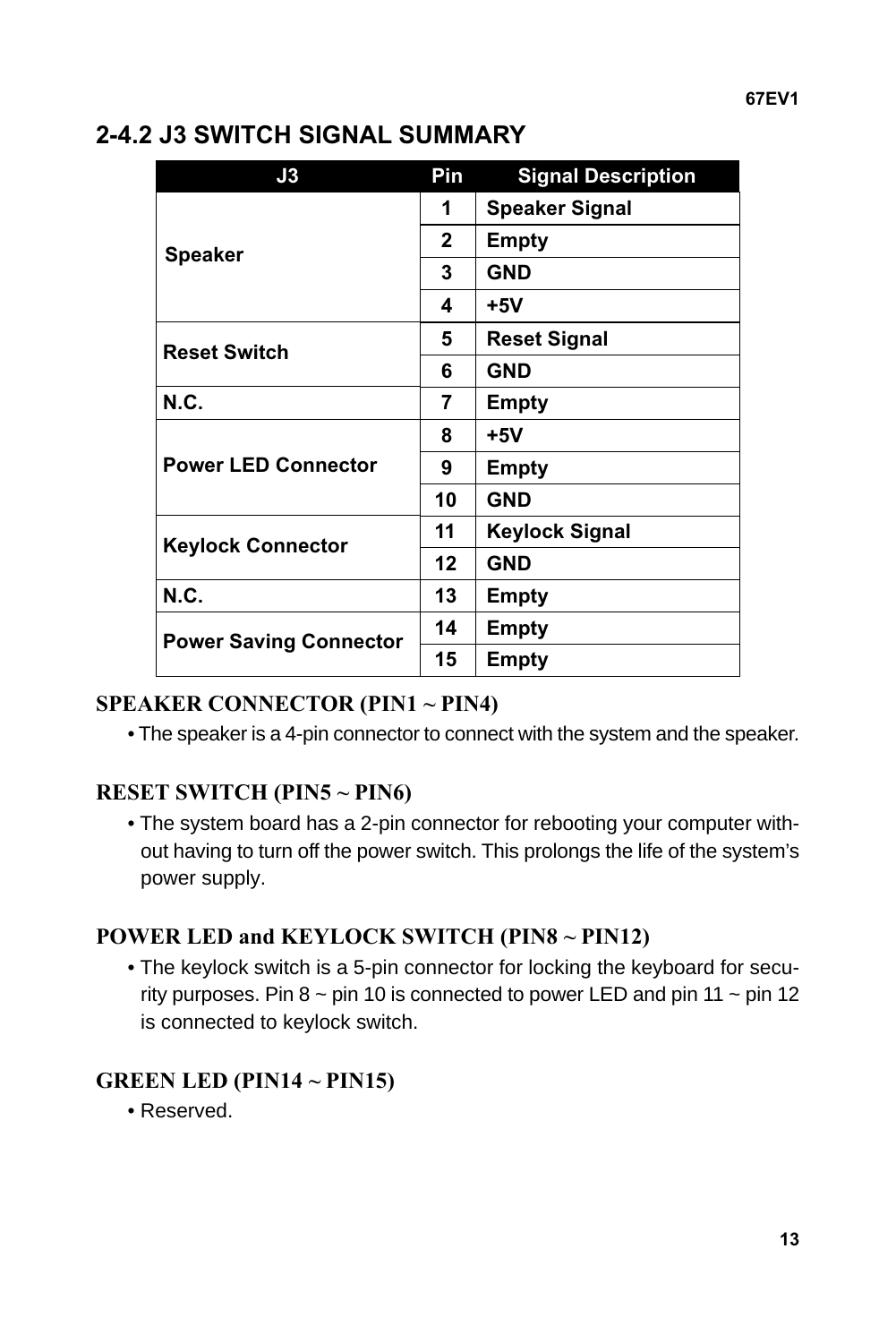## <span id="page-13-0"></span>**Chapter 3: BIOS Setup**

- This 693 Apollo Pro Plus motherboard comes with the AWARD BIOS from AWARD Software Inc. Enter the Award BIOS program Main Menu by:
- 1. Turn on or reboot your system. After a series of diagnostic checks, the following message will appear:

#### **PRESS <DEL> TO ENTER SETUP**

2. Press the <DEL> key and the main program screen will appear as follows.

ROM PCI / ISA BIOS (2A6LGSNC) CMOS SETUP UTILITY AWARD SOFTWARE, INC.

| <b>AVIAND JUL I WANE, ING.</b>      |                                                               |  |
|-------------------------------------|---------------------------------------------------------------|--|
| STANDARD CMOS SETUP                 | <b>CPU SPEED SETTING</b>                                      |  |
| <b>BIOS FEATURES SETUP</b>          | <b>INTEGRATED PERIPHERALS</b>                                 |  |
| <b>CHIPSET FEATURES SETUP</b>       | SUPERVISOR PASSWORD                                           |  |
| POWER MANAGEMENT SETUP              | <b>USER PASSWORD</b>                                          |  |
| PNP/PCI CONFIGURATION               | IDE HDD AUTO DETECTION                                        |  |
| <b>LOAD SETUP DEFAULTS</b>          | SAVE & EXIT SETUP                                             |  |
|                                     | <b>EXIT WITHOUT SAVING</b>                                    |  |
| Esc: Ouit<br>F10: Save & Exit Setup | ↑ $\downarrow$ → ← : Select Item<br>(Shift) F2 : Change Color |  |
| Time, Date, Hard Disk Type          |                                                               |  |

- 3. Using the arrows on your keyboard, select an option, and press <Enter>. Modify the system parameters to reflect the options installed in your system.
- 4. You may return to the Main Menu anytime by pressing <ESC>.
- 5. In the Main Menu, "SAVE AND EXIT SETUP" saves your changes and reboots the system, and "EXIT WITHOUT SAVING" ignores your changes and exits the program.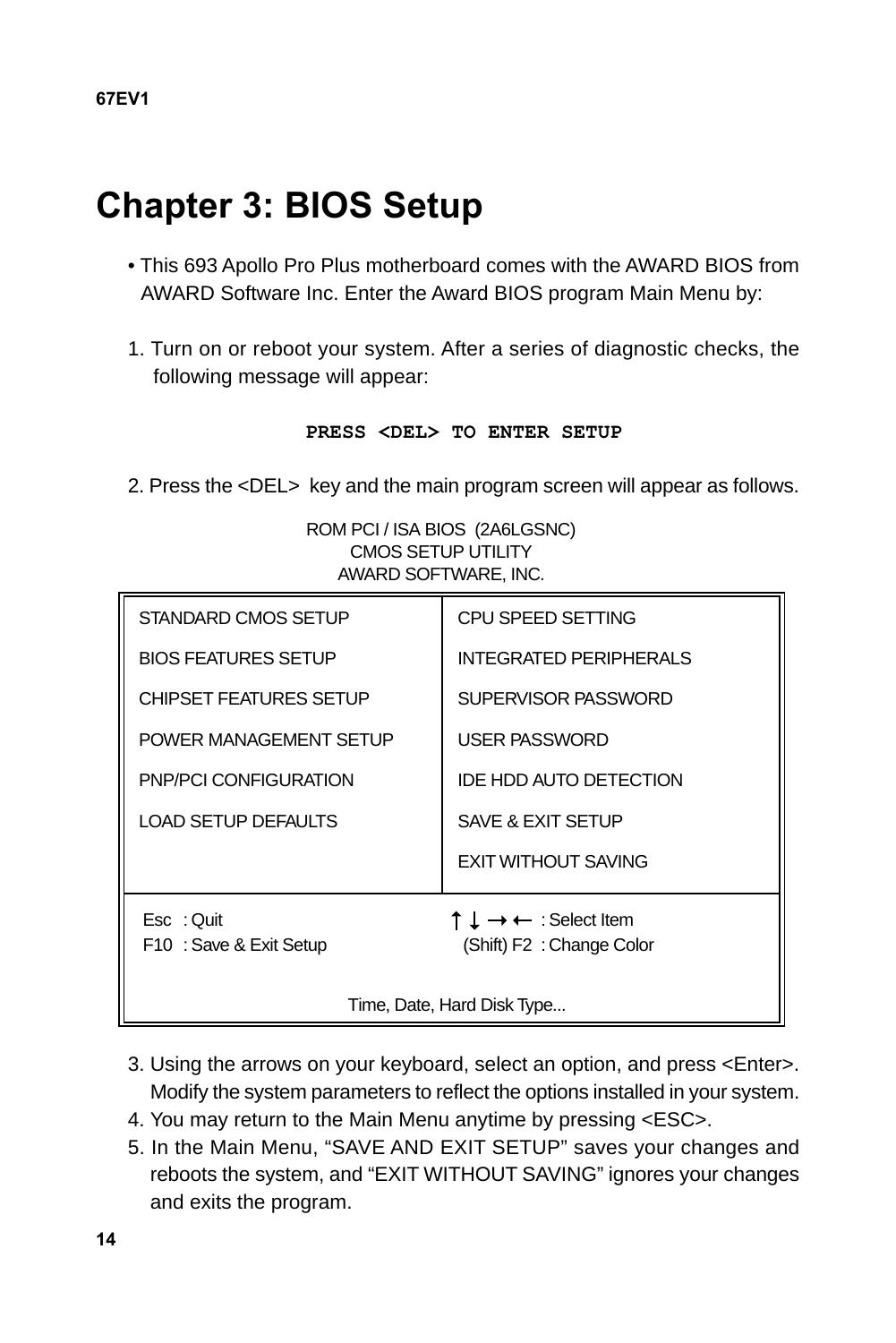## <span id="page-14-0"></span>**3-1 STANDARD CMOS SETUP**

• Standard CMOS Setup allows you to record some basic system hardware configuration and set the system clock and error handling. You only need to modify the configuration values of this option when you change your system hardware configuration or the configuration stored in the CMOS memory gets lost or damaged.

Run the STANDARD CMOS SETUP as following:

1. Choose "STAND CMOS SETUP" from the Main Menu and a screen with a list of option will appear:

| Date (mm: $dd(y)$ : Tue, Oct 19 1999<br>Time (hh:mm:ss) : | 15:15:20 |                                                   |   |              |                                               |               |        |             |
|-----------------------------------------------------------|----------|---------------------------------------------------|---|--------------|-----------------------------------------------|---------------|--------|-------------|
| HARD DISKS                                                |          |                                                   |   |              | TYPE SIZE CYLS HEAD PRECOMP LANDZ SECTOR MODE |               |        |             |
| <b>Primary Master</b>                                     | : Auto   | 0M                                                | 0 | 0            | 0                                             | 0             | 0      | <b>AUTO</b> |
| <b>Primary Slave</b>                                      | : Auto   | 0M o                                              | 0 | 0            | 0                                             | 0             | 0      | <b>AUTO</b> |
| Secondary Master : Auto 0M                                |          |                                                   | 0 | 0            | 0                                             | 0             | 0      | <b>AUTO</b> |
| Secondary Slave                                           | : Auto   | 0M                                                | 0 | $\mathbf{0}$ | $\mathbf{0}$                                  | 0             | 0      | <b>AUTO</b> |
| Drive A $: 1.44.3.5$ in                                   |          |                                                   |   |              |                                               |               |        |             |
| Drive B : None                                            |          |                                                   |   |              |                                               | Base Memory:  | 640K   |             |
|                                                           |          |                                                   |   |              | Extended Memory:                              |               | 64512K |             |
|                                                           |          |                                                   |   |              |                                               | Other Memory: | 384K   |             |
| Video : EGA / VGA<br>Halt On: All Errors                  |          |                                                   |   |              |                                               |               |        |             |
|                                                           |          |                                                   |   |              |                                               | Total Memory: | 65536K |             |
| Esx: Ouit                                                 |          | $\leftarrow$ : Select Item<br>$PU/PD/+/$ : Modify |   |              |                                               |               |        |             |
| F10: Save & Exit Setup                                    |          | (Shift) F2: Change Color                          |   |              |                                               |               |        |             |

#### ROM PCI / ISA BIOS STANDARD CMOS SETUP AWARD SOFTWARE, INC.

2. Use one of the arrow keys to move between options and modify the selected options by using PgUp / PgDn / + / - keys.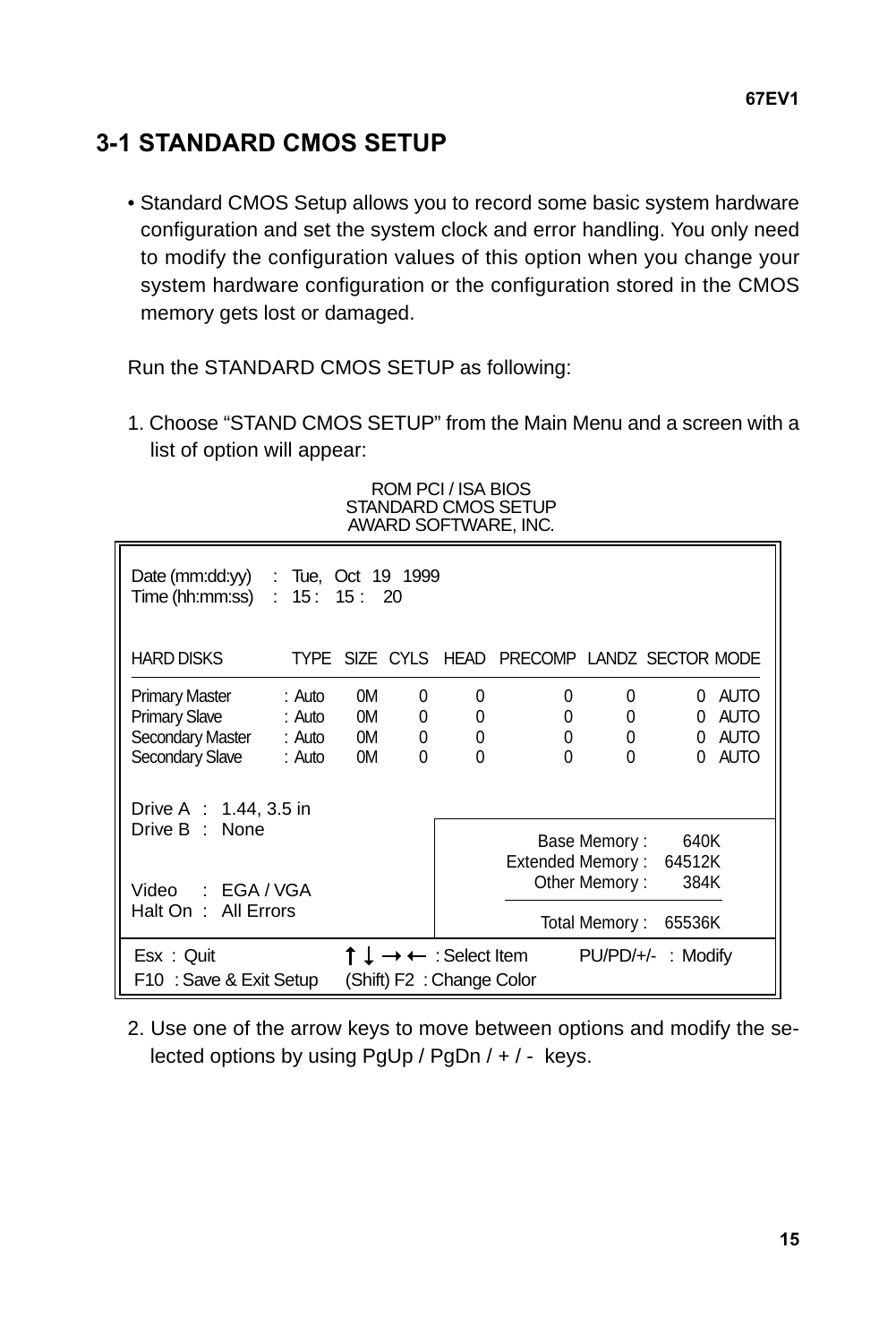**Date (mm:dd:yy)** Set the current date and time. **Time (hh:mm:ss)**

- **Primary / Secondary** This field records the specifications for all non-SCSI **Master / Slave** hard disk drives installed in your system. Refer to the respective documentation on how to install the drives.
	- **Drive A / Drive B** Set this field to the type(s) of floppy disk drive(s) installed in your system. The choices are: 360KB, 5.25in., 1.2MB, 5.25in., 720KB, 3.5in., 1.44MB, 3.5in., (default) 2.88MB, 3.5in., None.
		- **Video** Set this field to the type of video display card installed in the system. The choices are: Monochrome, Color 40x25, VGA / EGA, (default) Color 80x25.
		- **Halt On** Set this warning feature for the type of errors that will cause the system to halt. The choices are: No Errors, All, But Keyboard, All, But Diskette, All, But Disk / Key.
- 3. Press <ESC> to return to the Main Menu when you finish setting up all items.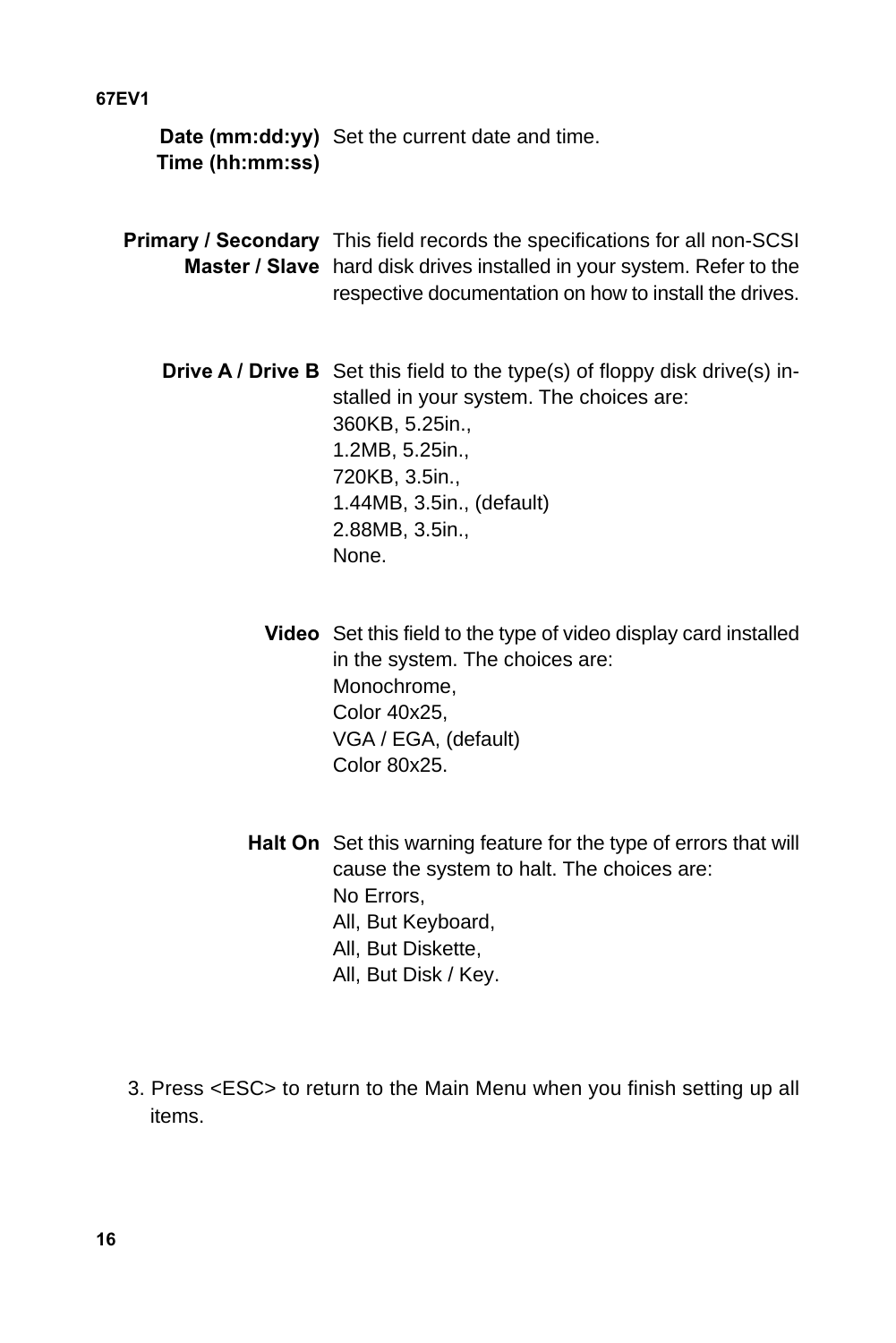## <span id="page-16-0"></span>**3-2 BIOS FEATURES SETUP**

• BIOS FEATURES SETUP allows you to improve your system performance or set up sysem features according to your preference.

Run the BIOS FEATURES SETUP as following:

1. Choose "BIOS FEATURES SETUP" from the Main Menu and a screen with a list of option will appear:

| Virus Warning                      | : Disabled   | Video BIOS Shadow<br>: Enabled                |
|------------------------------------|--------------|-----------------------------------------------|
| <b>CPU Internal Cache</b>          | : Enabled    | C8000-CBFFF Shadow<br>: Disabled              |
| External Cache                     | : Enabled    | CC000-CFFFF Shadow: Disabled                  |
| CPU L2 Cache ECC Checking: Enabled |              | D0000-D3FFF Shadow<br>: Disabled              |
| Quick Power On Self Test           | : Enabled    | D4000-D7FFF Shadow<br>: Disabled              |
| <b>BOot Sequence</b>               | : A, C, SCSI | D8000-DBFFF Shadow<br>: Disabled              |
| Swap Floppy Drive                  | : Disabled   | DC000-DFFFF Shadow: Disabled                  |
| Boot Up Floppy Seek                | : Disabled   |                                               |
| <b>Boot Up NumLock Status</b>      | : On         |                                               |
| <b>IDE HDD Block Mode</b>          | : Enabled    |                                               |
| Gate A20 Option                    | : Fast       |                                               |
| Memory Parity / ECC Check          | : Disabled   |                                               |
| <b>Typematic Rate Setting</b>      | : Disabled   |                                               |
| Typematic Rate (Chars / Sec)       | :6           |                                               |
| Typematic Delay (Msec)             | : 250        |                                               |
| <b>Security Option</b>             | : Setup      | Esc: Quit<br>↑ $\downarrow$ → ← : Select Item |
| PCI / VGA Palette Snoop            | : Disabled   | F1<br>: Help<br>$PU/PD/+/$ : Modify           |
| OS Select for DRAMs > 64MB         | : Non-OS/2   | F5<br>: Old Value<br>(Shift) F2 : Color       |
| Report No FDD For WIN95            | : No         | F7<br>: Load Setup Defaults                   |
|                                    |              |                                               |

#### ROM PCI/ISA BIOS **BIOS FEATURES SETUP** AWARD SOFTWARE, INC.N

- 2. Use one of the arrow keys to move between options and modify the selected options by using PgUp / PgDn / + / - keys. An explanation of the <F> keys follows:
- <F1>: "Help" gives oions available for each item.
- <Shift> + <F2>: Change color.
- <F5>: Get the previous values. These values are the values with which the user started in the current session.
- <F6>: Load all options with the BIOS default values.
- <F7>: Load all options with the Setup default values.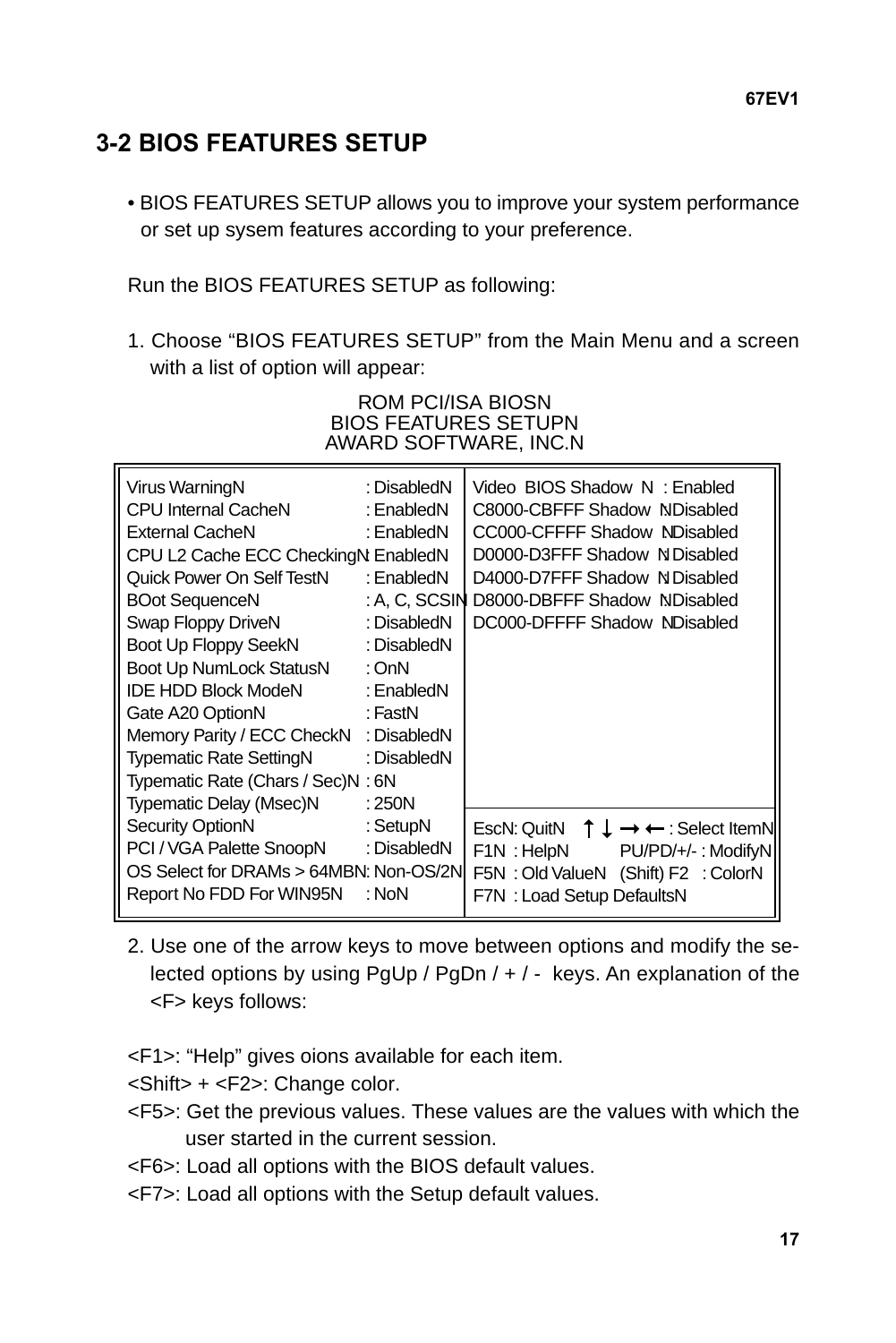**Virus Warning** Enabled: Activates automatically when the system boots up causing a warning message to appear if there is anything attempting to access the boot sector or hard disk partition table.

> Disabled: No warning message will appear when there is something attempting to access the boot sector or hard disk partition table.

**NOTE: Many diagnostic (or boot manager) programs which attempt to access the boot sector table can cause the above warning message. If you will be running such a program, we recommend that you disable the virus protection first.**

**CPU Internal Cache** Choose Enabled (default) or Disabled. This option allows you to enable or disable the CPU's internal cache.

**External Cache** Choose Enabled (default) or Disabled. This option allows you to enable or disable the external cache.

**Quick Power On Self** Choose Enabled (default) or Disabled. This option **Test** allows you to speed up the Power-On Self-Test routine.

- **Boot Sequence** Default is "A, C, SCSI". This option determines which drive to boot at first for an operating system.
- **Swap Floppy Drive** Choose Enabled or Disabled (default). This option swaps floppy drive assignments when it is enabled.
- **Boot Up Floppy Seek** Enabled (default): During POST, BIOS checks the track number of the floppy disk drive to see whether it is 40 or 80 tracks. Disabled: During POST, BIOS will not check the track number of the floppy disk drive.

**Boot Up NumLock** Choose ON (default) or OFF. THis option lets user **Status** activates the NumLock function at boot-up.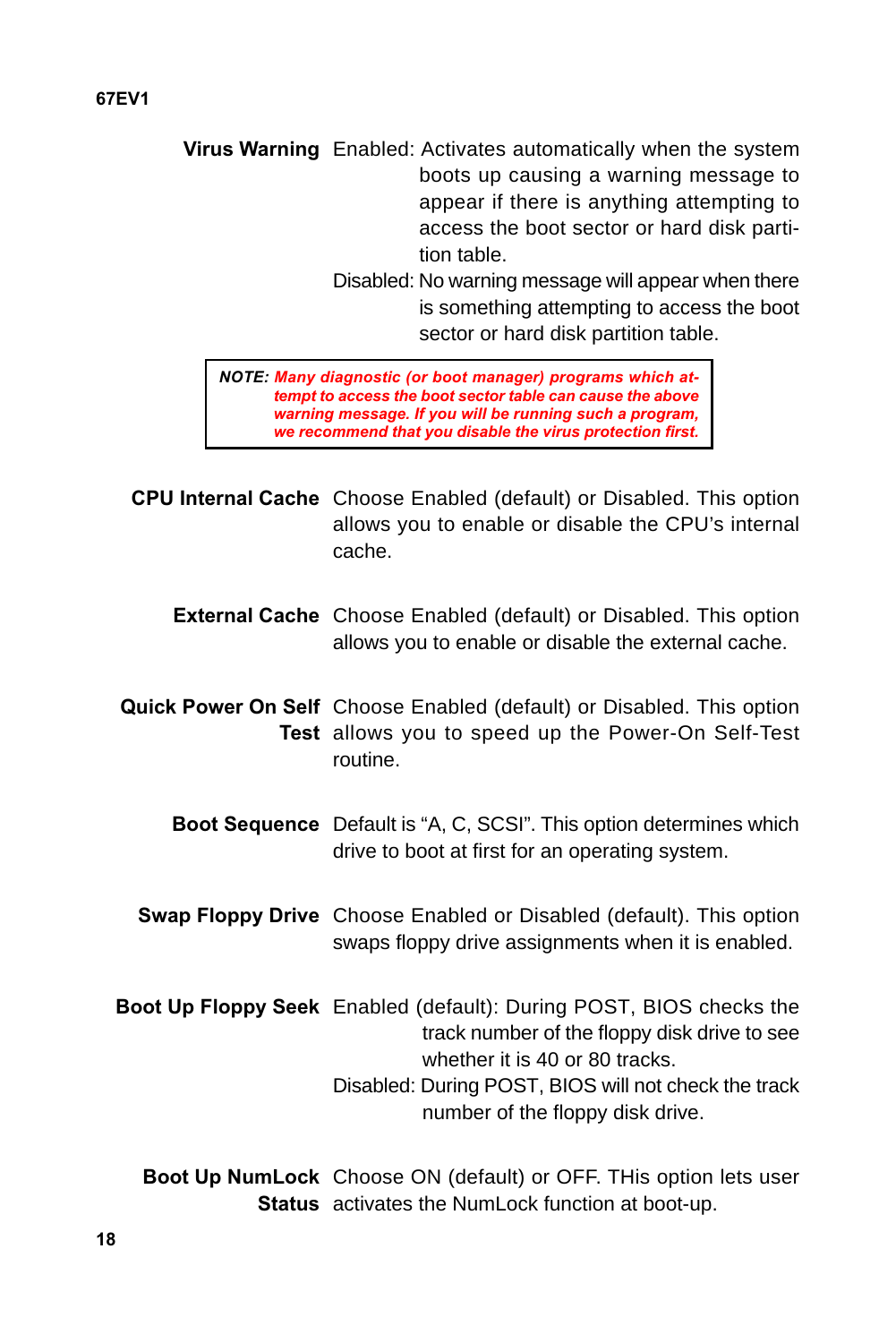**IDE HDD Block Mode** Choose Enabled (default) or Disabled. If your hard disk size is larger than 540MB, then choose Enabled. If you are using the IDE HDD AUTO DETECTION option, the BIOS will choose this option automatically.

**NOTE: Some older model HDDs do not provide this feature.**

- **Gate A20 Option** Choose Normal or Fast (default). This option allows the RAM to access the memory above 1MB by using the fast gate A20 line.
- **Memory Parity /** Choose Enabled or Disabled. **ECC Check**
- **Typematic Rate Setting** Choose Enabled or Disabled (default). Enable this option to adjust the keystroke repeat rate.
- **Typematic Rate (Chars** Range between 6 (default) and 30 characters per **/ Sec)** second. This option controls the speed of repeating keystrokes.
	- **Typematic Delay** Choose 250 (default), 500, 750 and 1000. This op-**(Msec)** tion sets the time interval for displaying the first and the second characters.
		- **Security Option** Choose System or Setup (default). This option prevents unauthorized system boot-up or use of BIOS setup.
	- **PCI / VGA Palette** Choose Enabled or Disabled (default). It determines **Snoop** whether or not the MPEG ISA cards can work with PCI / VGA.
- **OS Select For DRAM >** Non-OS/2 (default): For Non-OS/2 system. **64MB** OS: For OS/2 operating system.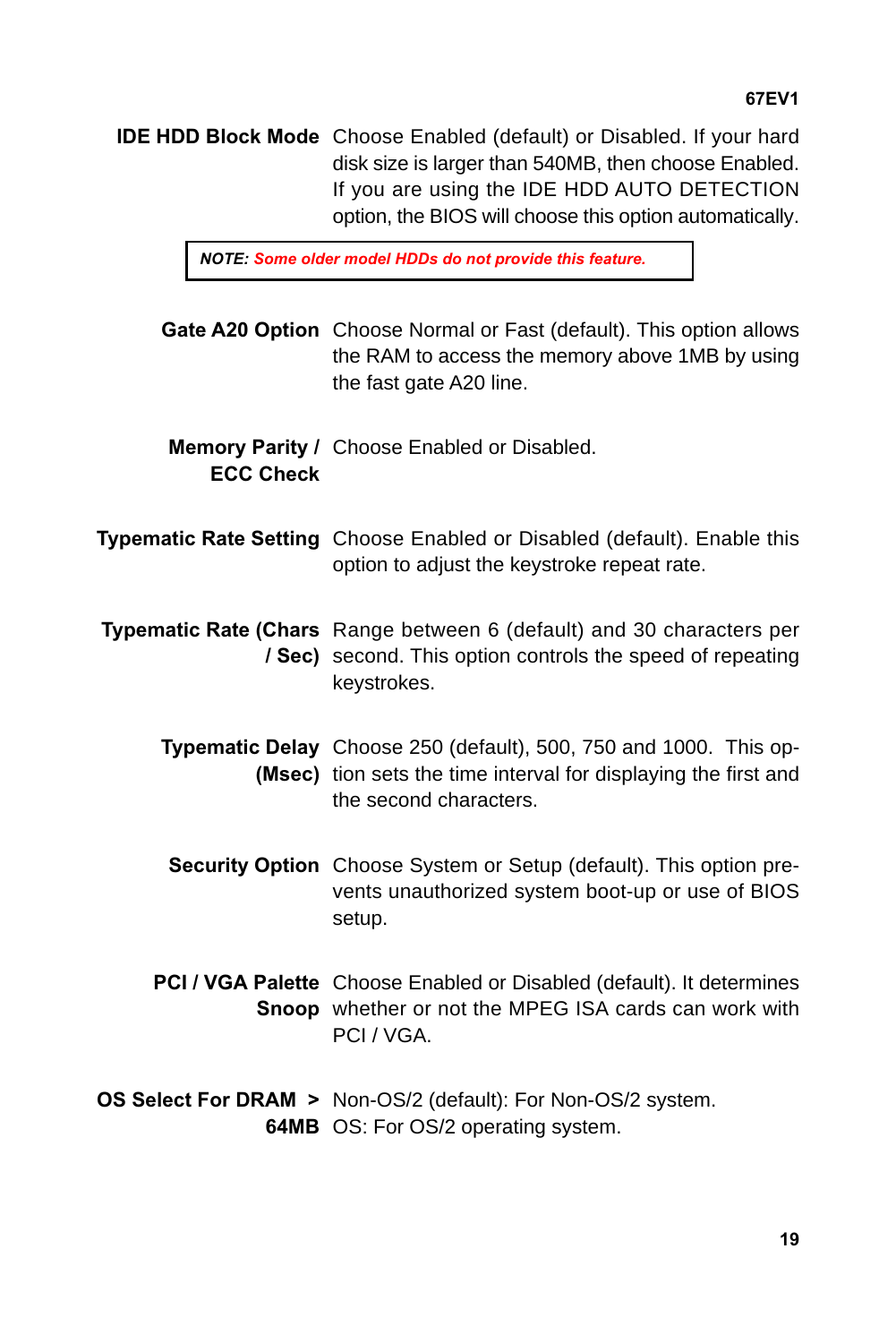**Report No FDD For** Yes : BIOS reports "NO FDD" to Win95. **WIN95** No (default): BIOS will not report "NO FDD" to Win95. **Video BIOS Shadow** Enabled copies Video BIOS to shadow RAM for improving performance. The choice: Enabled (default), Disabled.

**C8000-CBFFF to** These options are used to shadow other expansion **DC000-DFFFF Shadow** card ROMs.

3. Press <ESC> to return to the Main Menu when you finish setting up all items.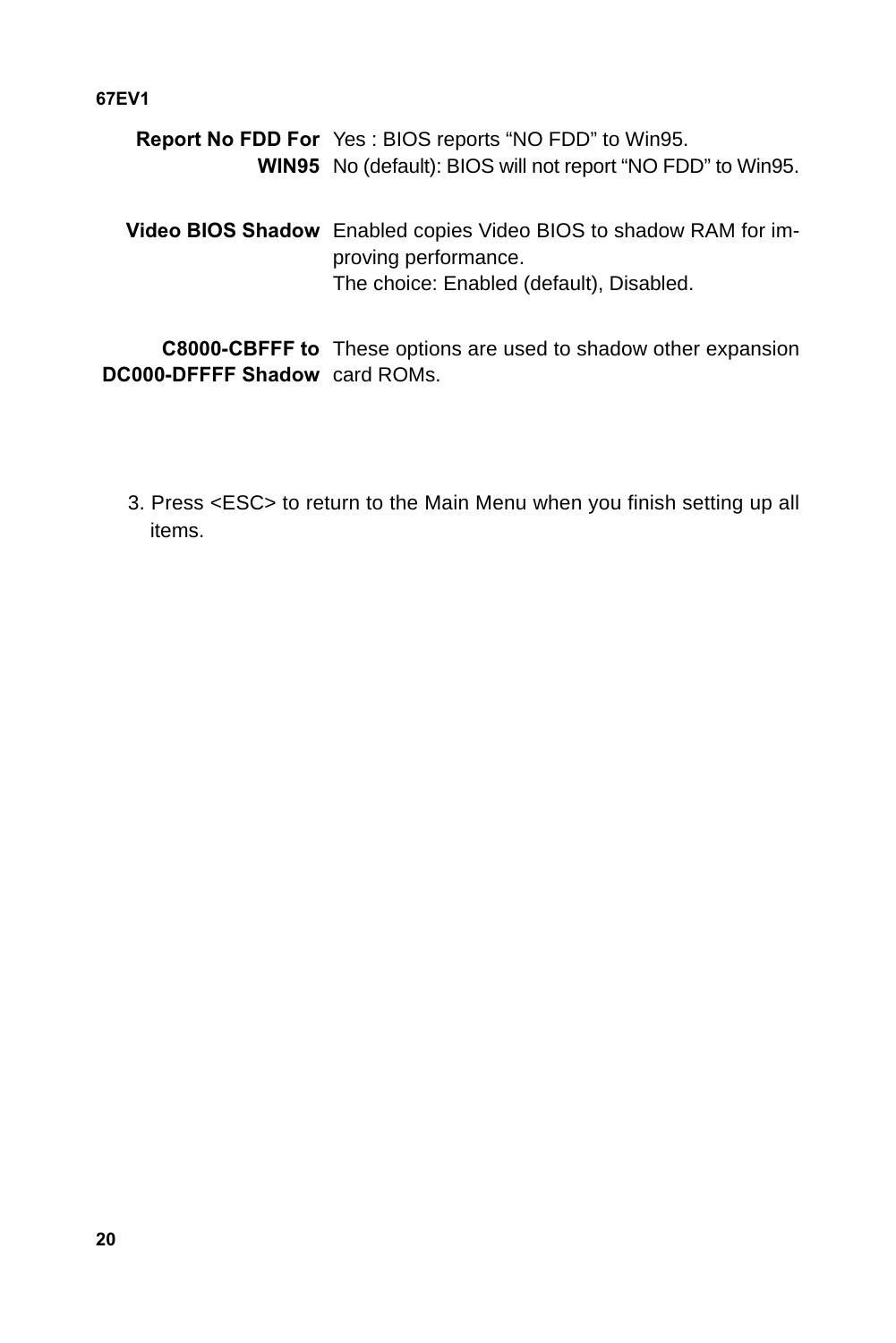## <span id="page-20-0"></span>**3-3 CHIPSET FEATURES SETUP**

• CHIPSET FEATURES SETUP allows you to change the values of chipset registers. These registers control the system options.

Run the CHIPSET FEATURES SETUP as following:

1. Choose "CHIPSET FEATURES SETUP" from the Main Menu and a screen with a list of option will appear:

#### ROM PCI/ISA BIOS CHIPSET FEATURES SETUP AWARD SOFTWARE, INC.

| Bank 0/1 DRAM Timing<br>Bank 2/3 DRAM Timing<br>Bank 4/5 DRAM Timing<br><b>SDRAM Cycle Length : 3</b><br>DRAM Clock DRAM C<br>: Host CLK<br>Memory Hole<br>: Disabled<br>Read Around Write : Enabled<br>Concurrent PCI/Host : Disabled<br>System BIOS Cacheable: Disabled<br>Video RAM Cacheable : Disabled<br>AGP Aperture Size<br>: 64M<br>AGP-2X Mode : Disabled<br>OnChip USB : Enabled<br>USB Keyboard Support<br>: Disabled | : SDRAM 10ns<br>: SDRAM 10ns<br>: SDRAM 10ns                                                                                                                                 |
|-----------------------------------------------------------------------------------------------------------------------------------------------------------------------------------------------------------------------------------------------------------------------------------------------------------------------------------------------------------------------------------------------------------------------------------|------------------------------------------------------------------------------------------------------------------------------------------------------------------------------|
|                                                                                                                                                                                                                                                                                                                                                                                                                                   | Esc : Quit $f \downarrow \rightarrow \leftarrow$ : Select Item<br>F1 I<br>: Help<br>$PU/PD/+/-$ : Modify<br>F5 : Old Value (Shift) F2 : Color<br>F7<br>: Load Setup Defaults |

- 2. Use one of the arrow keys to move between options and modify the selected options by using PgUp / PgDn / + / - keys. An explanation of the <F> keys follows:
- <F1>: "Help" gives oions available for each item.
- <Shift> + <F2>: Change color.
- <F5>: Get the previous values. These values are the values with which the user started in the current session.
- <F6>: Load all options with the BIOS default values.
- <F7>: Load all options with the Setup default values.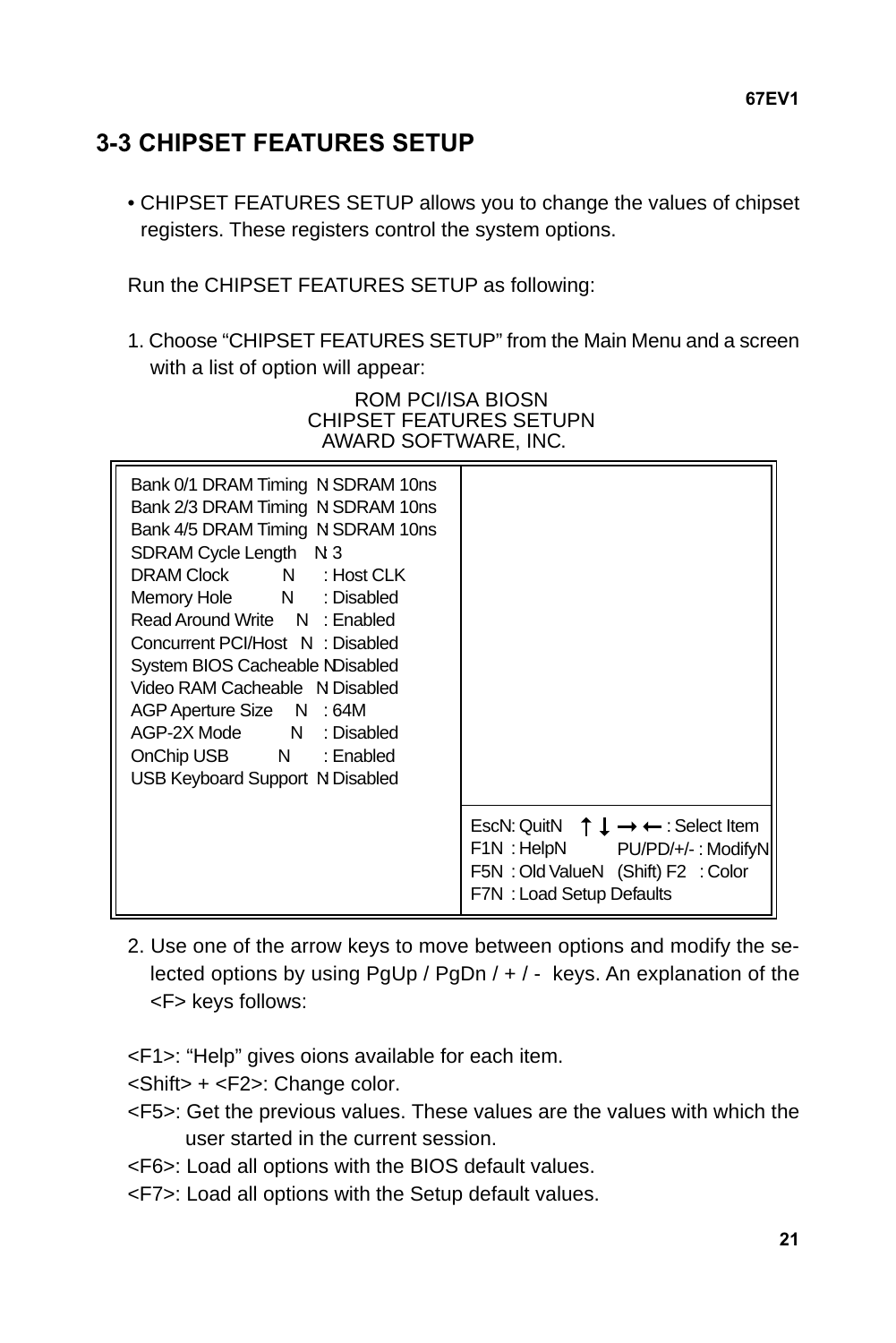**Bank 0/1 2/3 4/5 DRAM** This item allows you to select the value in this field, **Timing** depending on whether the board has paged DRAMs or EDO (Extended Data Output) DRAMs.

The choice: EDO 50ns, EDO 60ns, Slow, Medium, Fast,

Turbo.

- **SDRAM Cycle Length** You can select CAS latency time in HCLKs of 2/2 or **TIme** 3/3. The system board designer should have set the values in this field, depending on the DRAM installed. Do not change the values in this field unless you change specifications of the installed DRAM or the installed CPU.
	- **Read Around Write** DRAM optimization feature: If a memory read is addressed to a location whose latest write isw being held in a buffer before being written to memory, the read is satisfied through the buffer contents, and the read is not sent to the DRAM. The choice: Enabled, Disabled.
- **Concurrent PCI / HOST** When disabled, CPU bus will be occupied during the entire PCI operation period. The choice: Enabled, Disabled.
	- **System BIOS** Choose Enabled or Disabled (default). When enabled, **Cacheable** the access to the system BIOS ROM addressed at F0000H - FFFFFH is cached.
- **Video RAM Cacheable** Choose Enabled or Disabled (default). When enabled, the access to the VGA RAM addressed is cached.
	- **AGP Aperture Size** Choose 4, 8, 16, 32, 64 (default), 128 or 256 MB. **(MB)** Memory mapped and graphics data structures can reside in a Graphics Aperture. This area is like a linear buffer. BIOS will automatically report the starting address of this buffer to the O.S.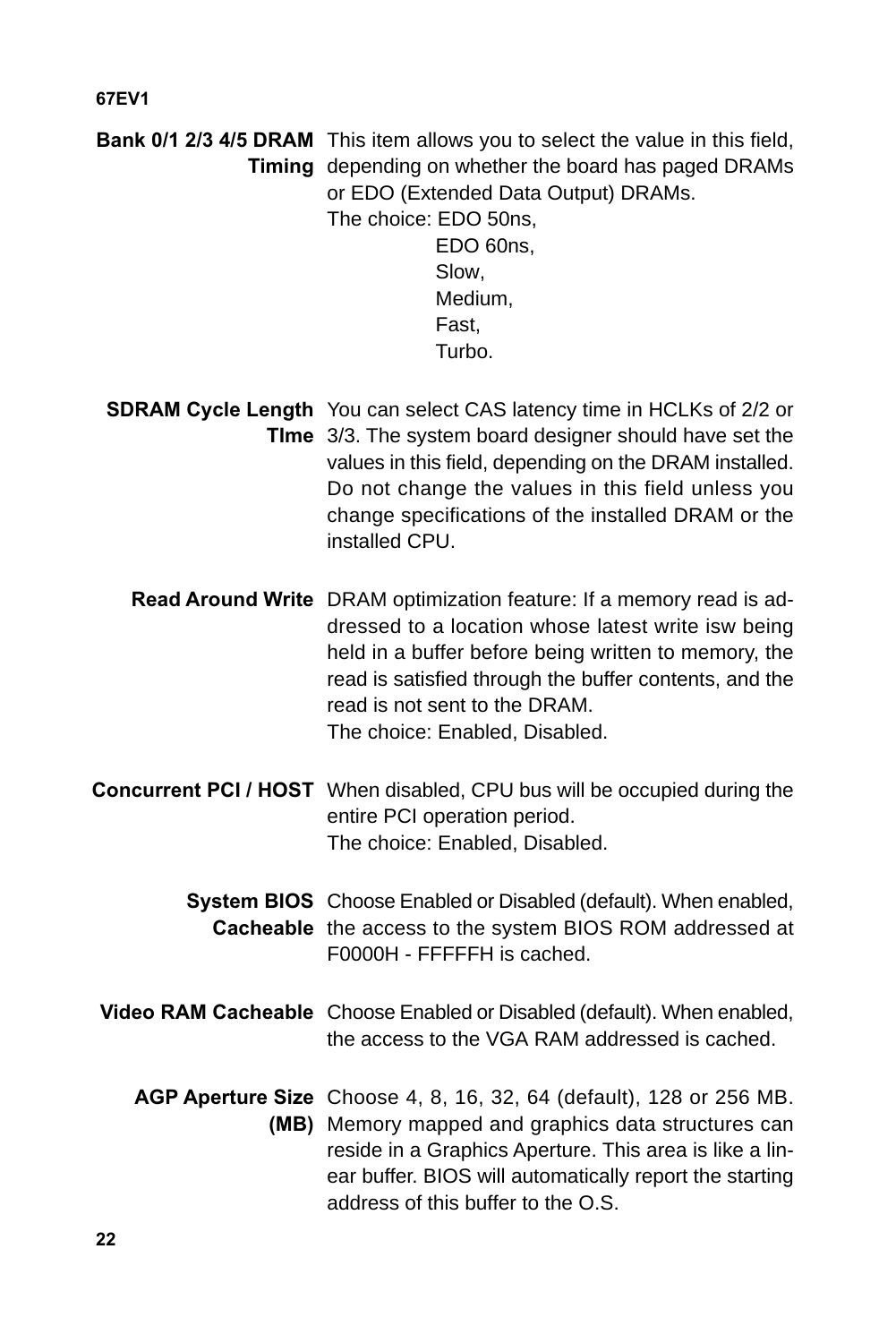- **AGP-2X Mode** This item allows you to enable / disable the AGP-2X (Clock 133MHz) mode.
	- **OnChip USB** This should be enabled if our system has a USB installed on the system board and you wish to use it. Even when so wquipped, if you add a higher performance controller, you will need to disable this feature. The choice: Enabled, Disabled.
- **USB Keyboard** Enabled: Enable function when the USB keyboard is **Support** being used. Disabled (default): When the AT keyboard is being used, choose disabled.

3. Press <ESC> to return to the Main Menu when you finish setting up all items.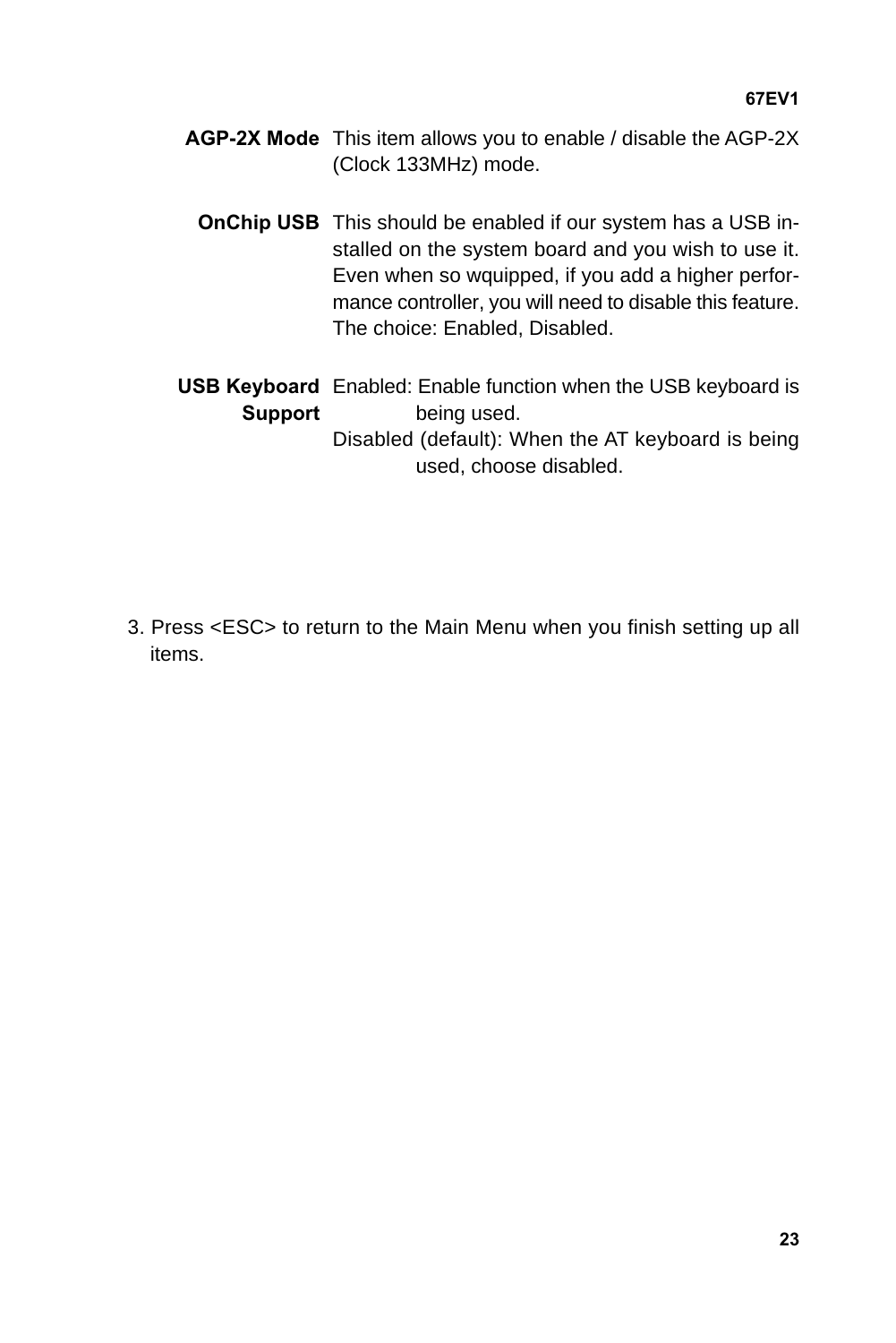## <span id="page-23-0"></span>**3-4 POWER MANAGEMENT SETUP**

• POWER MANAGEMENT SETUP allows you to set the system's power saving functions.

Run the POWER MANAGEMENT SETUP as following:

1. Choose "POWER MANAGEMENT SETUP" from the Main Menu and a screen with a list of option will appear:

| <b>ACPI</b> function  | : Disabled       | Primary INTR<br>: ON                                                     |
|-----------------------|------------------|--------------------------------------------------------------------------|
| Power Management      | : User Define    | IRQ3 (COM 2)<br>: Primary                                                |
| PM Control by APM     | : Yes            | IRQ4 (COM 1)<br>: Primary                                                |
| Video Off After       | : Suspend        | IRQ5 (LPT 2)<br>: Primary                                                |
| Video Off Method      | : V/H SYNC+Blank | IRQ6 (Floppy Disk)<br>: Primary                                          |
| MODEM Use IRQ         | :3               | IRQ7 (LTP 1)<br>: Primary                                                |
| Soft-Off by PWRBTN    | : Instant-Off    | IRQ8 (RTC Alarm)<br>: Disabled                                           |
| <b>HDD Power Down</b> | : Disabled       | IRQ9 (IRQ2 Redir)<br>: Secondary                                         |
| Doze Mode             | : Disabled       | IRQ10 (Reserved)<br>: Secondary                                          |
| Suspend Mode          | : Disabled       | IRQ11 (Reserved)<br>: Secondary                                          |
| ** PM Fvents **       |                  | IRQ12 (PS/2 Mouse)<br>: Primary                                          |
| <b>VGA</b>            | : OFF            | IRQ13 (Coprpcessor) : Primary                                            |
| LPT & COM             | : LPT/COM        | IRQ14 (Hard Disk)<br>: Primary                                           |
| HDD & FDD             | :ON              | IRQ15 (Reserved)<br>: Disabled                                           |
| DMA/Master            | : OFF            |                                                                          |
| Modem Ring Resume     | : Disabled       | Esc : Quit<br>$\uparrow \downarrow \rightarrow \leftarrow$ : Select Item |
| RTC Alarm Resume      | : Enabled        | F1<br>: Help<br>$PU/PD/+/$ : Modify                                      |
| Date (of Month)       | $\cdot 0$        | F <sub>5</sub><br>: Old Value<br>(Shift) F2 : Color                      |
| Timer (hh:mm:ss)      | : 0: 0: 0        | F7<br>: Load Setup Defaults                                              |
|                       |                  |                                                                          |

#### ROM PCI/ISA BIOS POWER MANAGEMENT SETUP AWARD SOFTWARE, INC.N

2. Use one of the arrow keys to move between options and modify the selected options by using PgUp / PgDn / + / - keys. An explanation of the <F> keys follows:

<F1>: "Help" gives oions available for each item.

<Shift> + <F2>: Change color.

- <F5>: Get the previous values. These values are the values with which the user started in the current session.
- <F6>: Load all options with the BIOS default values.
- <F7>: Load all options with the Setup default values.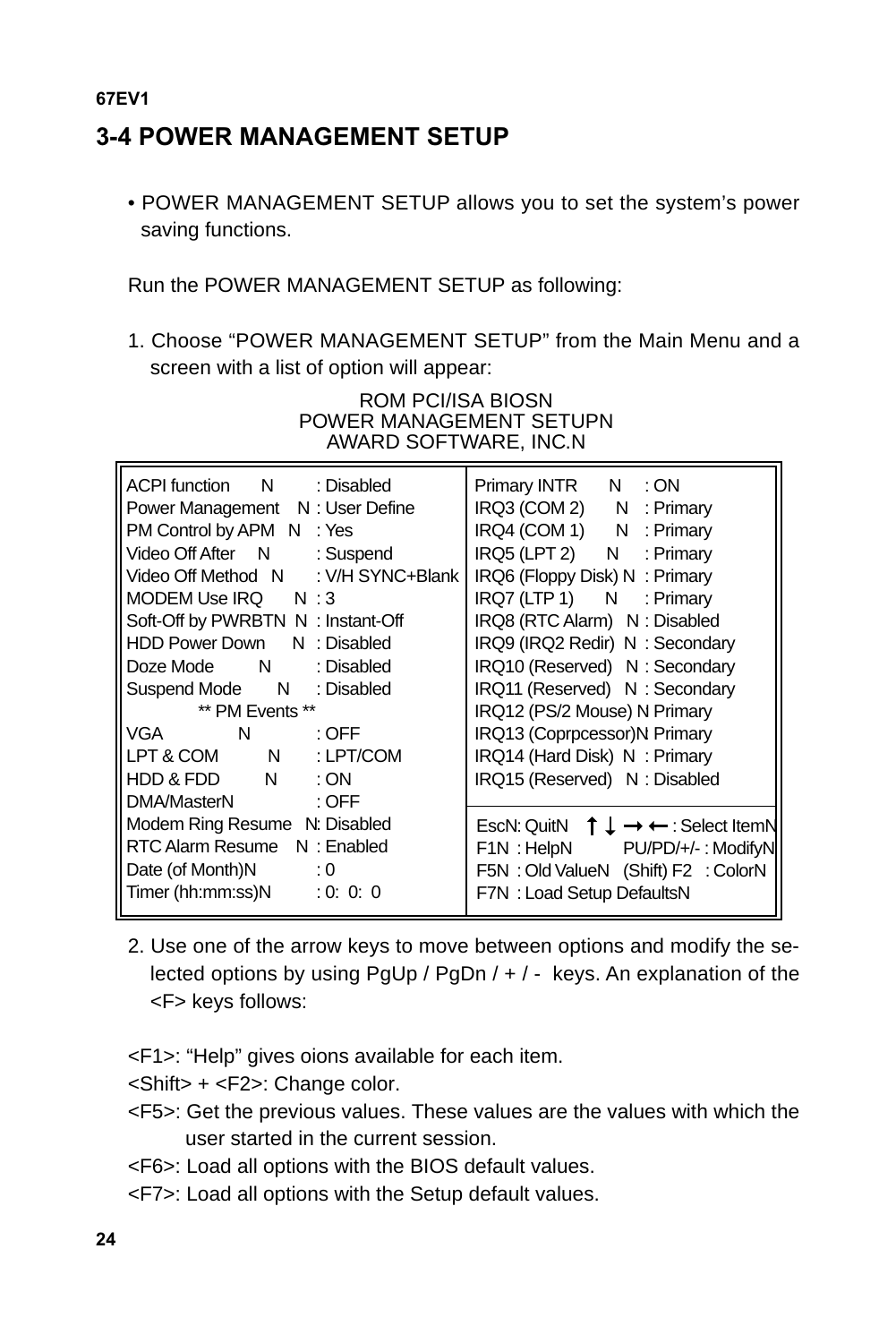- **ACPI Function** Enabled: Turn on ACPI function. Disabled (default): Turn off ACPI function.
- **Power Management** Choose Max. Saving, User Define (default), Disabled or Min. Saving.
- **PM Control by APM** When enabled, an Advanced Power Management device will be activated to enhance the Max. Power Saving mode and stop the CPU internal clock, If Advanced Power Management (APM) is installed on your system, selecting Yes gives better power savings. If the Max. Saving is not enabled, this will be present to No.

**Video Off Method** This determines the manner in which the monitor is blanked.

| V/H SYNC + Blank    | This selection will cause the system to turn off the vertical<br>and horizontal synchronization ports and write blanks to the<br>video buffer.                                          |
|---------------------|-----------------------------------------------------------------------------------------------------------------------------------------------------------------------------------------|
| <b>Blank Screen</b> | This option only writes blanks to the video buffer.                                                                                                                                     |
| <b>DPMS</b>         | Select this option if your monitor supports the Display Power<br>Management Signaling (DPMS) standard of the Video<br>Electronics Standards to select video power management<br>values. |

**Video Off After** Choose NA, Suspend, Standby (default), or Doze.

- **MODEM Use IRQ** This determines the IRQ in which the MODEM can use. The choice: 3, 4, 5, 7, 9, 10, 11, NA.
- **Soft-Off by PWR-BTTN** Instant-Off (default): Turn off the system poer at once after pushing the power button. Delay 4 Sec: Turn off the system power 4 seconds after pushing the power button. (to meet PC97/98 spec)
	- **Doze Mode** This mode sets the CPU speed down to 33MHz.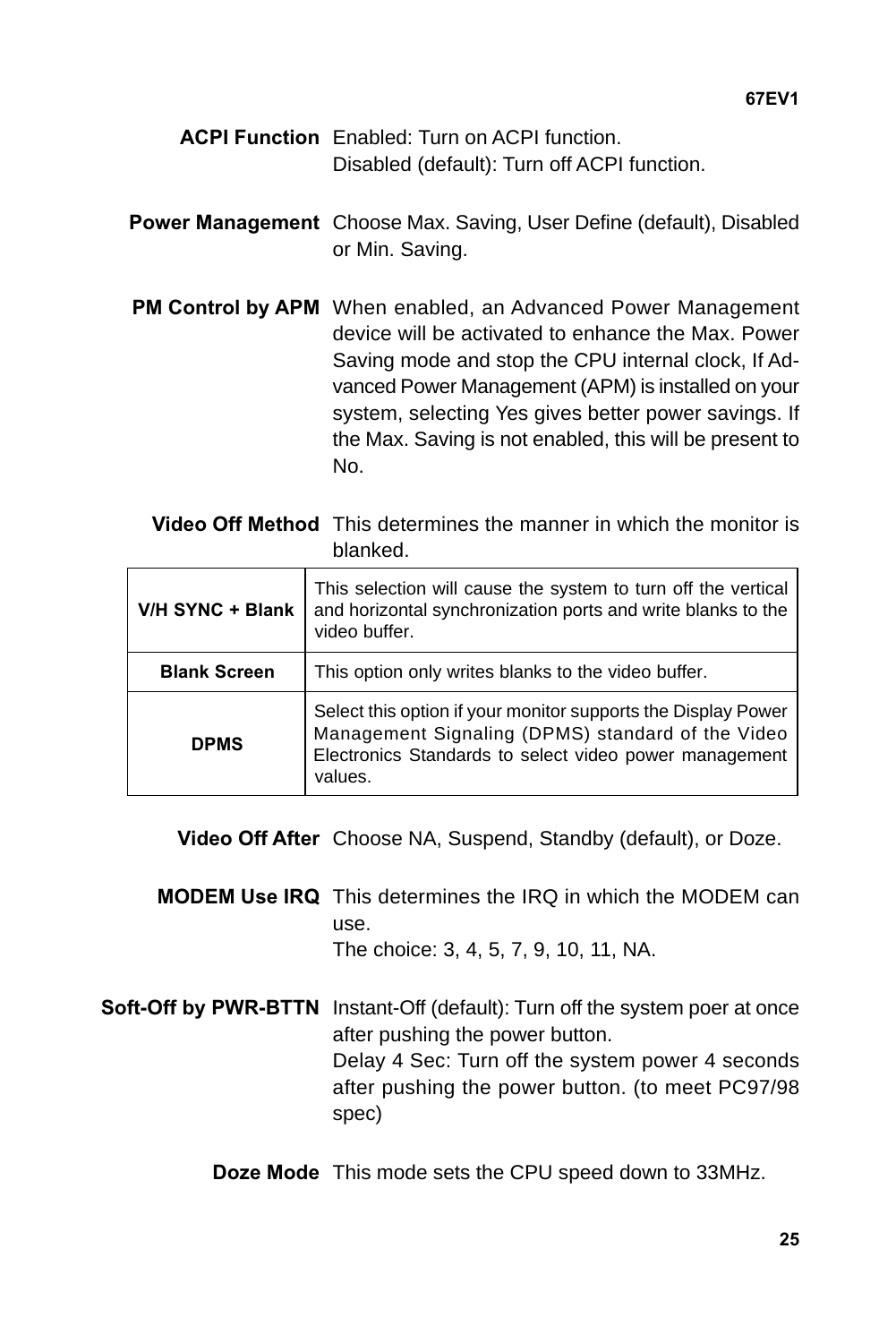| Standby Mode / These two options allow you to choose the mode for<br>Suspend Mode the different timers. The Standby Mode turns off the<br>VGA monitor, and the Suspend Mode turns off the<br>CPU and saves the energy of the system. |
|--------------------------------------------------------------------------------------------------------------------------------------------------------------------------------------------------------------------------------------|
| HDD Power Down Time is adjustable from 1 to 15 minutes. When the<br>set time has elapsed, the BIOS sends a command to<br>the HDD to power down, which turns off the motor.                                                           |
| Modem Ring Resume An input signal on the serial Ring Indicator (RI) Line<br>(in other words, an incoming call on the modem) Awak-<br>ens the system from a soft off state.                                                           |
| RTC Alarm Resume When Enabled, you can set the data and time at the<br>which the RTC (Real Time Clock) alarm awakens the<br>system from suspend mode.<br>The choice: Disabled (default), Enabled.                                    |
| Date (of Month) Set a certain date when RTC Alarm Resume option<br>is Enabled to awaken the system. THis option is con-<br>current with Resume TIme option.                                                                          |
| Time (hh:mm:ss) Set a certain time when RTC Alarm Resume option is<br>Enabled to awaken the system. THis option is con-<br>current with Date option.                                                                                 |
| Primary INTR When set to On, any event occurring at will awaken a<br>system which has been powered down.<br>On (default): The system can not enter the power<br>saving mode when I/O ports or IRQ#<br>is activated.                  |
| Off: The system can enter the power saving mode<br>when I/O ports or IRQ# is activated.                                                                                                                                              |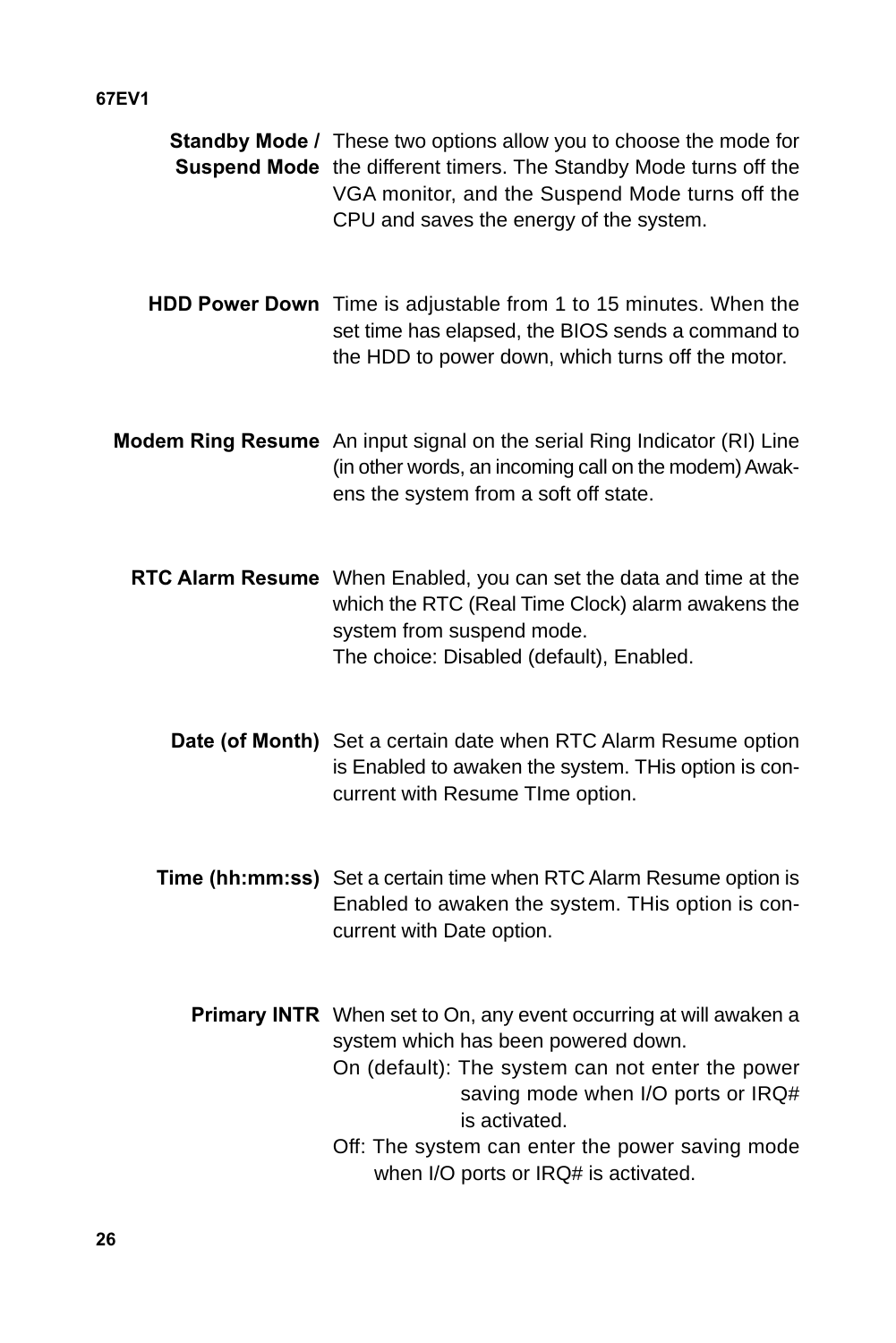The following is a list of IRQ's (Interrupt ReQuests), which can be exempted much as the COM ports and LPT ports above can. When an I/O device wants to gain the attention of the operating system, it signals this by causing an IRQ to occur. When the operating system is ready to respond to the request, it interrupts itself and performs the service. When set On, activity will neither prevent the system from going into a power management mode nor awaken it.

- **IRQ 3 (COM 2) IRQ 4 (COM 1) IRQ 5 (LPT 2) IRQ 6 (Floppy Disk) IRQ 7 (LPT 1) IRQ 8 (RTC Alarm)**
- 3. Press <ESC> to return to the Main Menu when you finish setting up all items.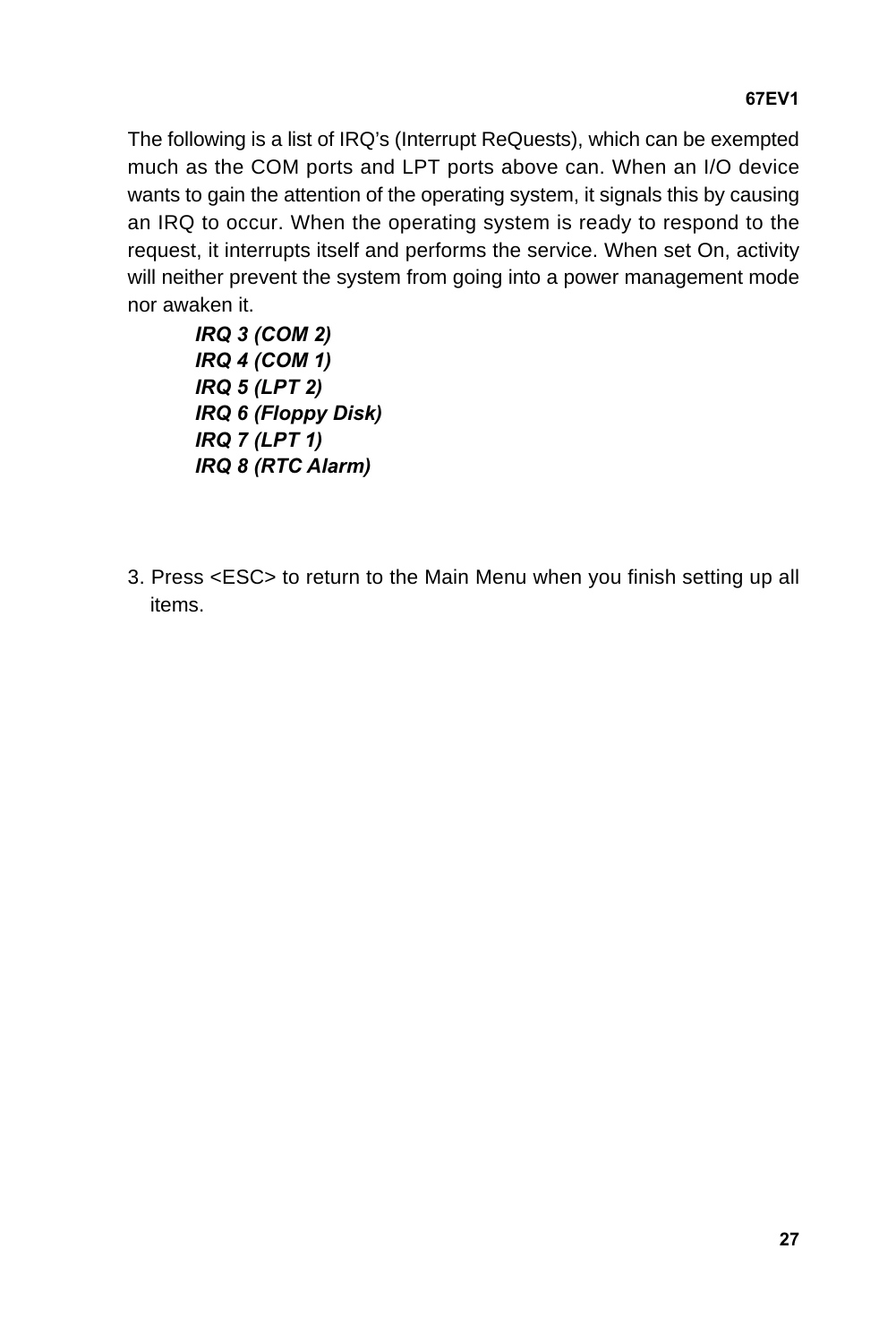## <span id="page-27-0"></span>**3-5 PNP / PCI CONFIGURATION SETUP**

• PNP/PCI CONFIGURATION SETUP allows you to set the system's power saving functions.

Run the PNP/PCI CONFIGURATION SETUP as following:

1. Choose "PNP/PCI CONFIGURATION SETUP" from the Main Menu and a screen with a list of option will appear:

> ROM PCI/ISA BIOS PNP/PCI CONFIGURATION AWARD SOFTWARE, INC.

| PNP OS Installed<br>Resources Controlled By<br>Reset Configuration Data: Disabled                                                                                                                                   | : No<br>: Auto                                                                                                                                                         | CPU to PCI Write Buffer<br>: Enabled<br>PCI Dynamic Bursting<br>: Enabled<br>PCI Master 0 WS Write<br>: Enabled<br>PCI Delay Transaction<br>: Enabled                                                                          |
|---------------------------------------------------------------------------------------------------------------------------------------------------------------------------------------------------------------------|------------------------------------------------------------------------------------------------------------------------------------------------------------------------|--------------------------------------------------------------------------------------------------------------------------------------------------------------------------------------------------------------------------------|
| IRQ-3 assigned to<br>IRQ-4 assigned to<br>IRQ-5 assigned to<br>IRQ-7 assigned to<br>IRQ-9 assigned to<br>IRQ-10 assigned to<br>IRQ-11 assigned to<br>IRQ-12 assigned to<br>IRQ-14 assigned to<br>IRQ-15 assigned to | : PCI/ISA PnP<br>: PCI/ISA PnP<br>: PCI/ISA PnP<br>: PCI/ISA PnP<br>: PCI/ISA PnP<br>: PCI/ISA PnP<br>: PCI/ISA PnP<br>: PCI/ISA PnP<br>: PCI/ISA PnP<br>: PCI/ISA PnP | PCI#2 Access #1 Retry<br>: Disabled<br><b>AGP Master 1 WS Write</b><br>: Disabled<br>: Disabled<br>AGP Master 1 WS Read<br>PCI IRQ Actived By<br>: Level<br>Assign IRQ For USB<br>: Enabled<br>Assign IRQ For VGA<br>: Enabled |
| DMA-0 assigned to<br>DMA-1 assigned to<br>DMA-3 assigned to<br>DMA-5 assigned to<br>DMA-6 assigned to<br>DMA-7 assigned to                                                                                          | : PCI/ISA PnP<br>: PCI/ISA PnP<br>: PCI/ISA PnP<br>: PCI/ISA PnP<br>: PCI/ISA PnP<br>: PCI/ISA PnP                                                                     | Esc: Quit<br>↑ $\downarrow$ $\rightarrow$ ← : Select Item<br>F1<br>: Help<br>PU/PD/+/-: Modify<br>F <sub>5</sub><br>: Old Value<br>(Shift) F2 : Color<br>F7<br>: Load Setup Defaults                                           |

- 2. Use one of the arrow keys to move between options and modify the selected options by using PgUp / PgDn / + / - keys. An explanation of the <F> keys follows:
- <F1>: "Help" gives oions available for each item.
- <Shift> + <F2>: Change color.
- <F5>: Get the previous values. These values are the values with which the user started in the current session.
- <F6>: Load all options with the BIOS default values.
- <F7>: Load all options with the Setup default values.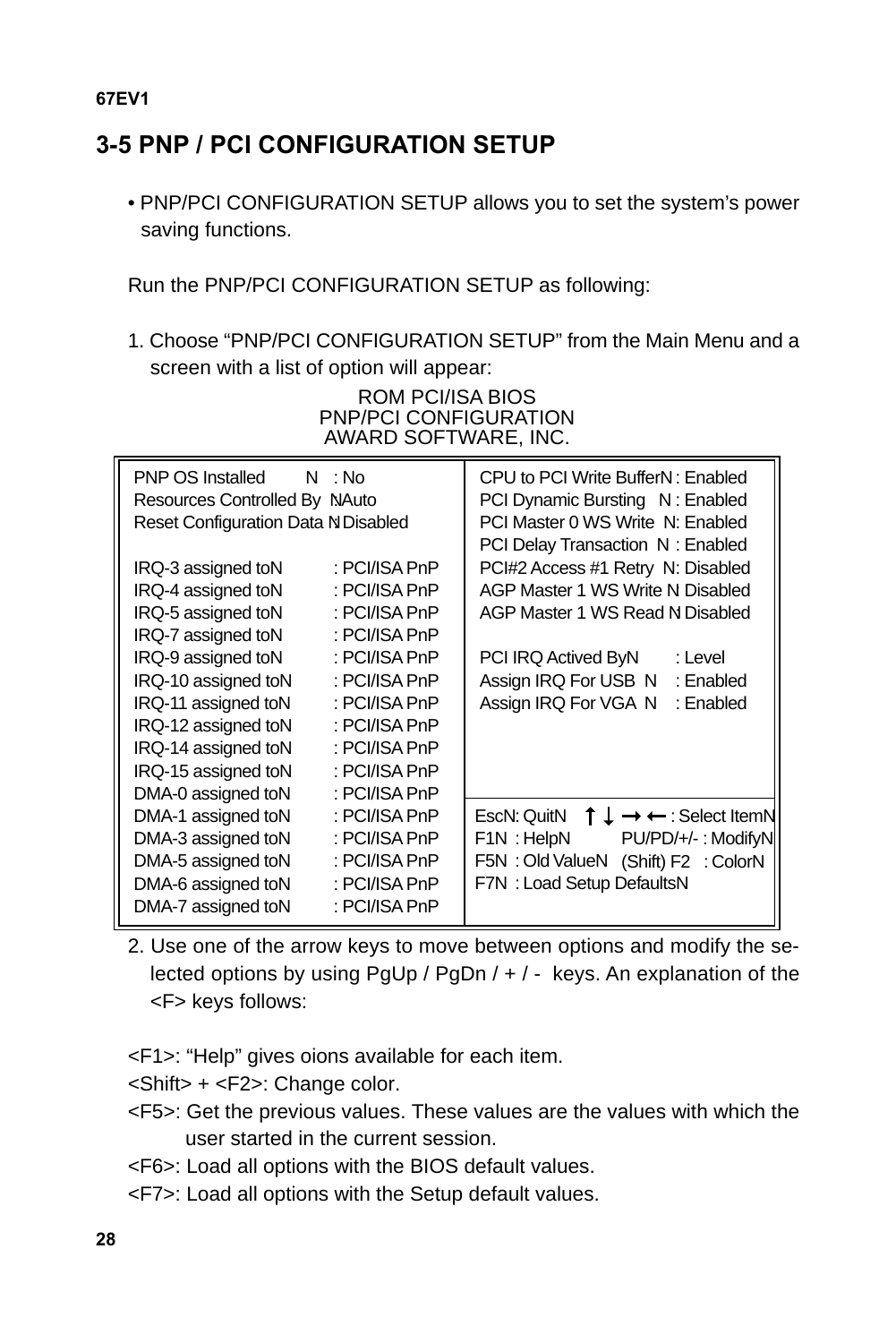**PNP OS Installed** Yes: OS supports Plug and Play function. No (default): OS doesn't support Plug and Play function.

**NOTE: BIOS will automatically disable all PnP resources except the boot device card when you select Yes on Non-PnP operating system.**

**Resource Controlled** Choose Manual (default) or Auto. The BIOS checks **By** the IRQ / DMA channel number on the ISA and PCI card manually if you choose Manual and the IRQ / DMA channel number will be checked automatically if you choose Auto.

**Reset Configuration** Choose Enabled or Disabled (default). Disabled r**e-Data tains** PnP configuration data in BIOS and Enabled **resets** the PnP configuration data in BIOS.

**IRQ-x assigned to /** Legacy ISA: Manually assigns IRQ / DMA to device. **DMA-x assigned to** PCI / ISA PnP: BIOS automatically assigns IRQ / DMA to device.

- **Assign IRQ for USB** Enabled (default): Add one IRQ to USB controller. Disabled: Remove IRQ from USB controller. The system will have extra IRQ for other devices but the USB controller will still not be disabled. (only IRQ was removed)
- **Assign IRQ for VGA** Enabled (default): Add one IRQ to VGA controller. Disabled: Remove IRQ from USB controller. The system will have extra IRQ for other devices but the VGA controller will still not be disabled. (only IRQ was removed)
- 3. Press <ESC> to return to the Main Menu when you finish setting up all items.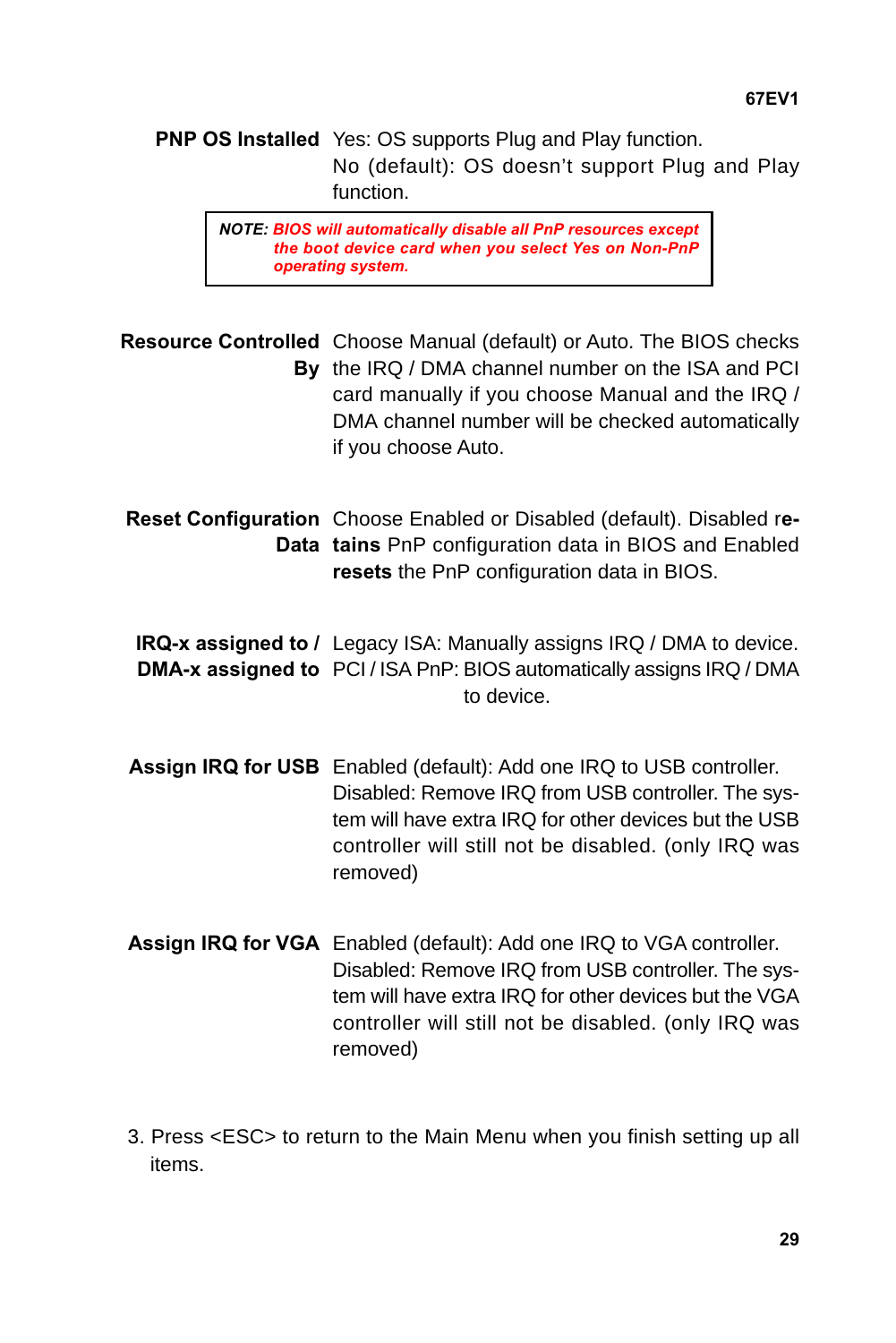## <span id="page-29-0"></span>**3-6 LOAD SETUP DEFAULTS**

• LOAD SETUP DEFAULTS option loads the default system values to the system configuration fields. If the CMOS is corrupted, the defaults are loaded automatically.

Choose "LOAD SETUP DEFAULTS" and the following message will appear:

```
" Load Setup Defaults (Y / N) ? N "
```
To use the setup defaults, change the prompt to **"Y"** and press <Enter> key.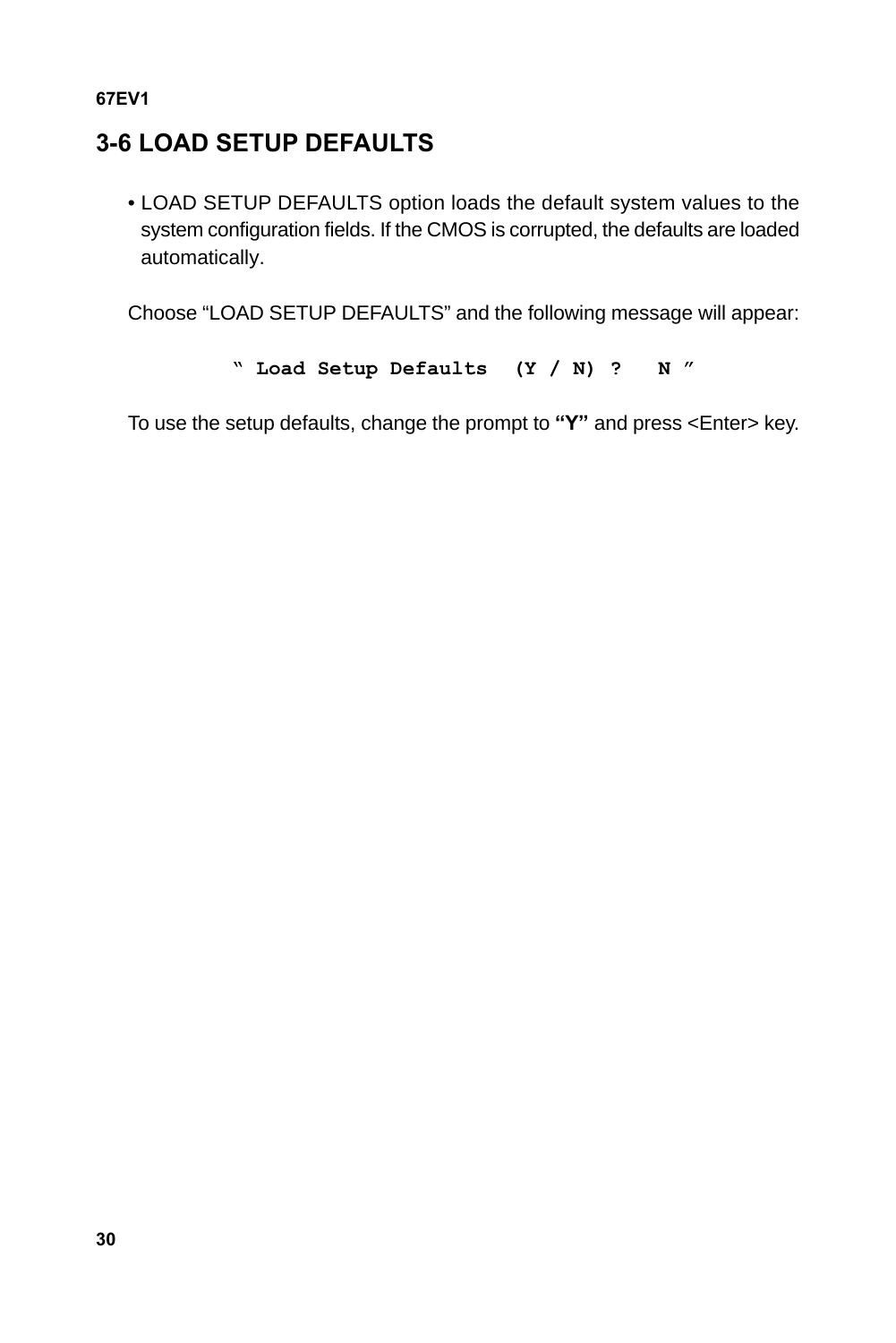## <span id="page-30-0"></span>**3-7 CPU SPEED SETTING**

• CPU SPEED SETTING option allows you to get some informations inside your system when it is working.

Run the CPU SPEED SETTING as following:

1. Choose "CPU SPEED SETTING" from the Main Menu and a screen with a list of option will appear:

#### ROM PCI/ISA BIOS CPU SPEED SETUP AWARD SOFTWARE, INC.

| Auto Detect DIMM/PCI Clock<br>Spread Spectrum<br>CPU Host Clock (CPU/PCI) | : Disabled<br>: Disabled<br>: Default |                                                                                                                                                                           |
|---------------------------------------------------------------------------|---------------------------------------|---------------------------------------------------------------------------------------------------------------------------------------------------------------------------|
|                                                                           |                                       | Esc : Quit $\uparrow \downarrow \rightarrow \leftarrow$ : Select Item<br>: Help PU/PD/+/-: Modify<br>F1.<br>F5 : Old Value (Shift) F2 : Color<br>F7 : Load Setup Defaults |

- 2. Use one of the arrow keys to move between options and modify the selected options by using PgUp / PgDn / + / - keys. An explanation of the <F> keys follows:
- <F1>: "Help" gives oions available for each item.
- <Shift> + <F2>: Change color.
- <F5>: Get the previous values. These values are the values with which the user started in the current session.
- <F6>: Load all options with the BIOS default values.
- <F7>: Load all options with the Setup default values.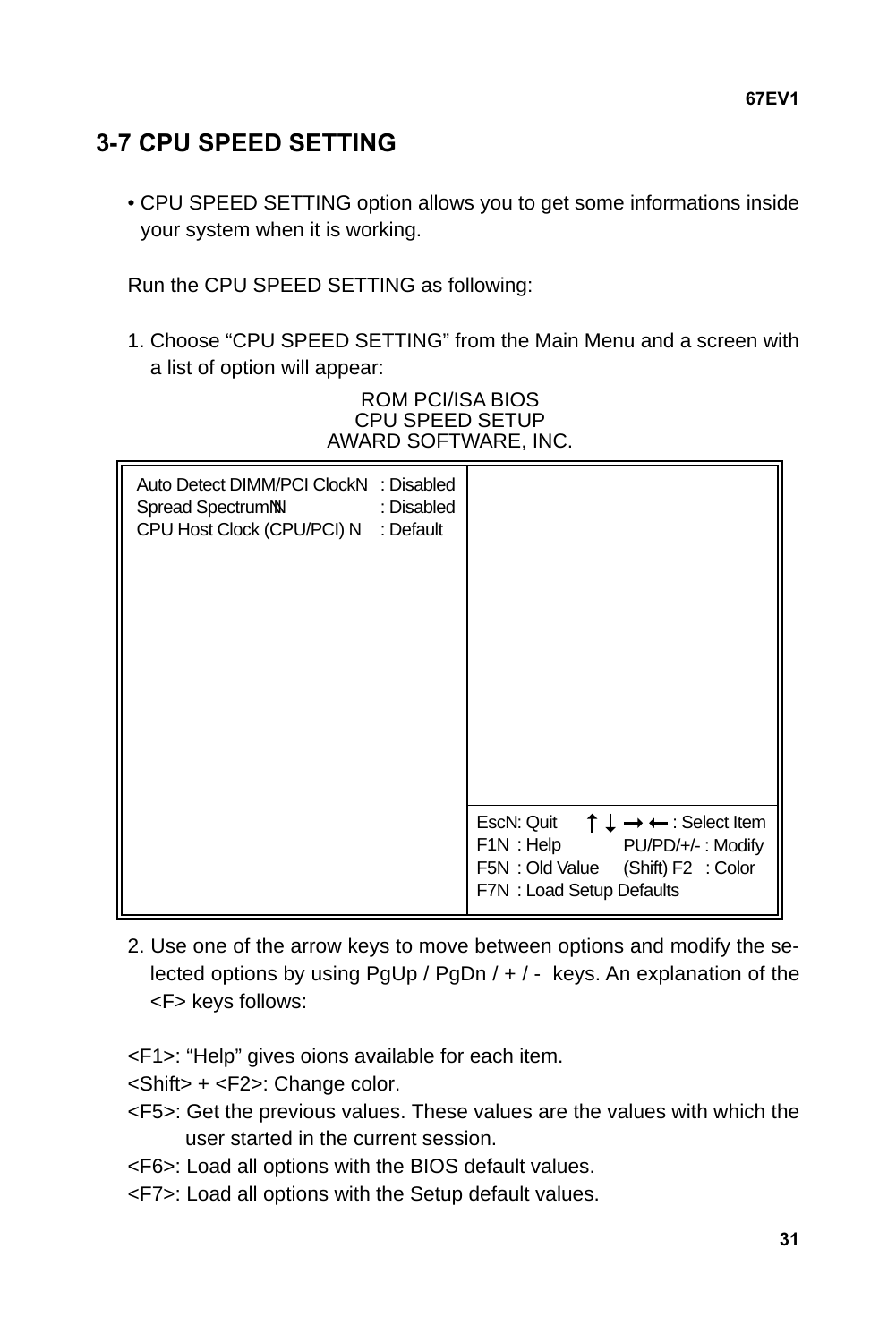| <b>Auto Detect DIMM / Choose Disabled (default) or Enabled. The clock gen-</b><br>PCI Clock erator will turn off the DIMM clock if this slot is empty.                           |
|----------------------------------------------------------------------------------------------------------------------------------------------------------------------------------|
| <b>Spread Spectrum</b> Choose Disabled (default) or Enabled. This function<br>is designed to EMI test only.                                                                      |
| <b>CPU Host Clock (CPU / Select the CPU Host Clock.</b><br><b>PCI)</b> The choice: default, 66/33MHz, 75/37MHz, 83/<br>41MHz, 124/31MHz, 133/33MHz, 140/35MHz, and<br>150/37MHz. |

3. Press <ESC> to return to the Main Menu when you finish setting up all items.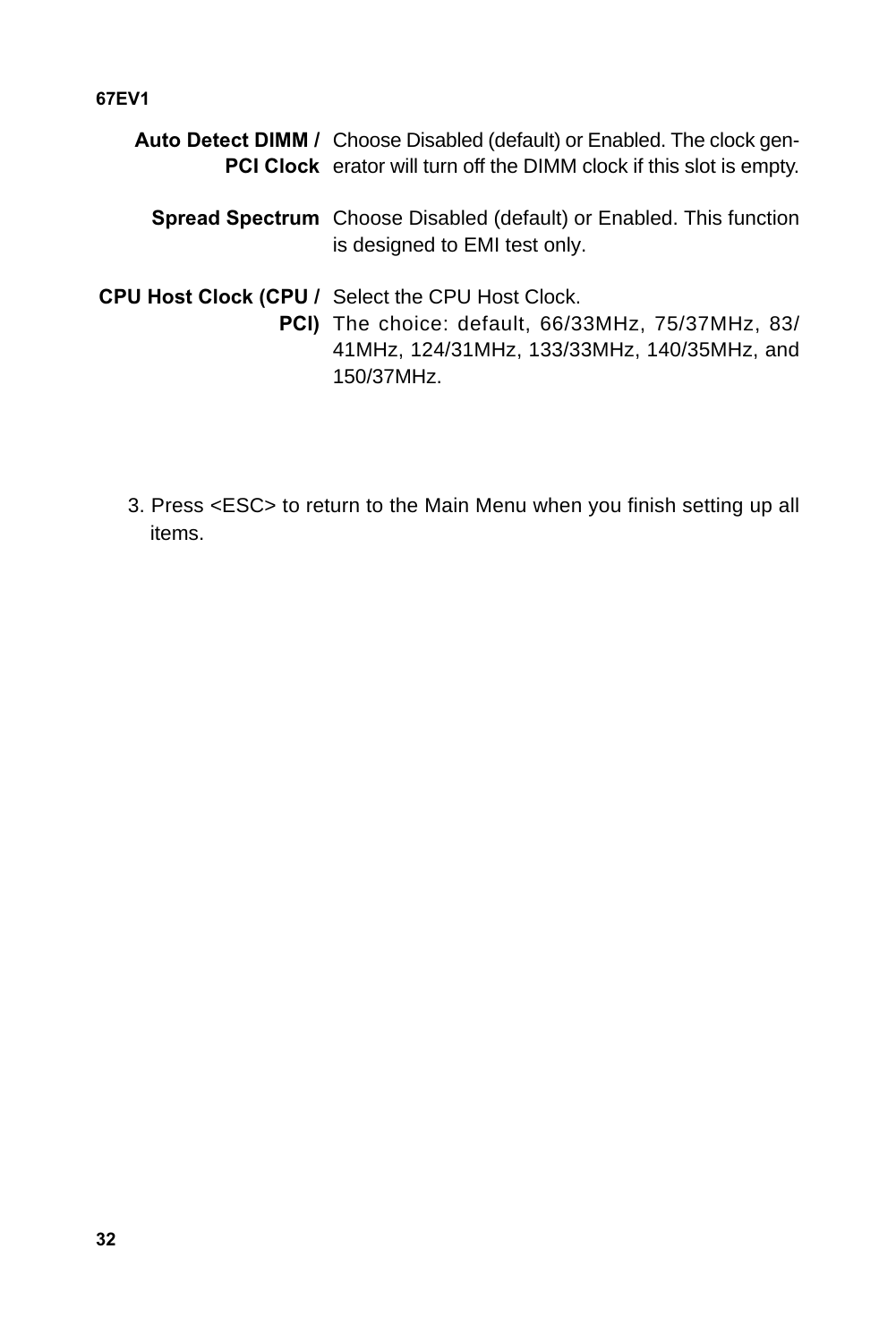## <span id="page-32-0"></span>**3-8 INTEGRATED PERIPHERALS**

• INTEGRATED PERIPHERALS option allows you to get some informations inside your system when it is working.

Run the INTEGRATED PERIPHERALS as following:

1. Choose "INTEGRATED PERIPHERALS" from the Main Menu and a screen with a list of option will appear:

| OnChip IDE Channel0<br>OnChip IDE Channel1<br><b>IDE Prefetch Mode</b><br>Primary Master PIO<br>Primary Slave PIO<br>Secondary Master PIO<br>Secondary Slave PIO<br>Primary Master UDMA<br>Primary Slave UDMA<br>Secondary MasterUDMA<br>Secondary Slave UDMA<br>Init Display First<br>KBC input clock<br>Onboard FDC Controller<br>Onboard Serial Port 1 | : Enabled<br>: Enabled<br>: Enabled<br>: Auto<br>: Auto<br>: Auto<br>: Auto<br>: Auto<br>: Auto<br>: Auto<br>: Auto<br>: PCI Slot<br>: 8 MHz<br>: Enabled<br>: 3F8/IRQ4 | <b>Onboard Parallel Port</b><br>:378/IRQ7<br>: ECP/EPP<br>Parallel Port Mode<br>ECP Mode Use DMA<br>: $3$<br>EPP Mode Select<br>EPP1.7<br>POWER ON Function<br>÷<br>KB Power ON Password : Enter<br>Hot Key Power On<br>$:$ Ctrl - F1 |
|-----------------------------------------------------------------------------------------------------------------------------------------------------------------------------------------------------------------------------------------------------------------------------------------------------------------------------------------------------------|-------------------------------------------------------------------------------------------------------------------------------------------------------------------------|---------------------------------------------------------------------------------------------------------------------------------------------------------------------------------------------------------------------------------------|
| Onboard Serial Port 2<br><b>UART Mode Select</b><br>UART2 Duplex Mode<br>RxD, TxD Active<br>IR Transmission delay                                                                                                                                                                                                                                         | : 2F8/IRQ3<br>: Half<br>: Lo, Lo<br>: Disabled                                                                                                                          | Esc : Quit $f \downarrow \rightarrow \leftarrow$ : Select Item<br>F1<br>: Help<br>$PU/PD/+/$ : Modify<br>F5<br>: Old Value<br>(Shift) F2 : Color<br>F7<br>: Load Setup Defaults                                                       |

ROM PCI/ISA BIOS INTEGRATED PERPHERALS AWARD SOFTWARE, INC.

2. Use one of the arrow keys to move between options and modify the selected options by using PgUp / PgDn / + / - keys. An explanation of the <F> keys follows:

<F1>: "Help" gives oions available for each item.

<Shift> + <F2>: Change color.

- <F5>: Get the previous values. These values are the values with which the user started in the current session.
- <F6>: Load all options with the BIOS default values.
- <F7>: Load all options with the Setup default values.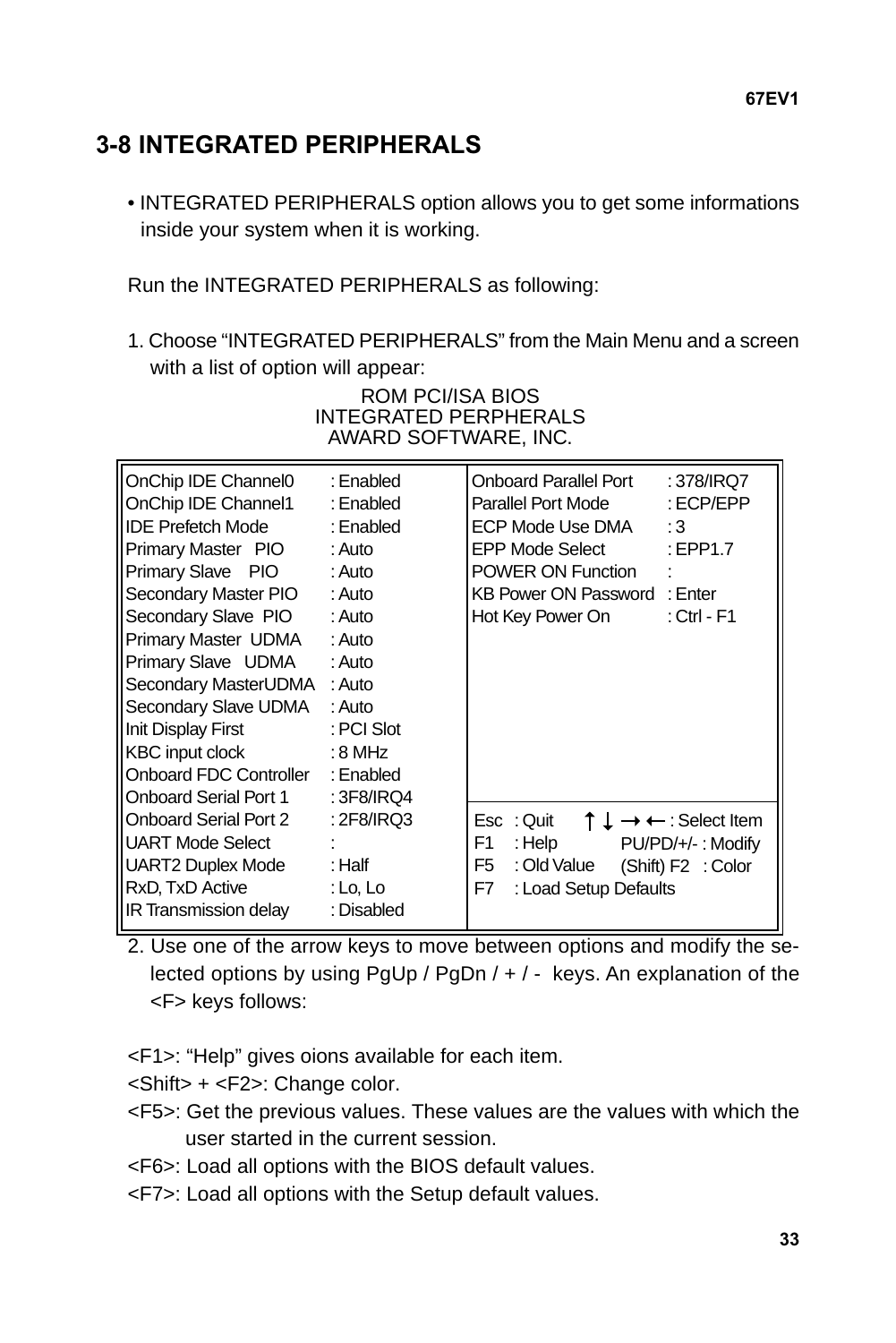| OnChip IDE Channel The chipset contains a PCI IDE interface with sup-<br>0 / 1 port from two IDE channels. Select Enabled to acti-<br>vate the first and/or the second IDE interface. Select<br>Disabled to deactivate an interface if you install a pri-<br>mary and/or second add-on IDE interface.<br>The choice: Enabled (default), Disabled. |
|---------------------------------------------------------------------------------------------------------------------------------------------------------------------------------------------------------------------------------------------------------------------------------------------------------------------------------------------------|
| Primary Choose Auto (default) or Mode 0~4. The BIOS will<br>Master / Slave PIO detect the HDD mode type automatically when you<br>Secondary choose Auto. You need to set to a lower mode than<br>Master / Slave PIO Auto when your hard disk becomes unstable.<br>The choice: Auto, Mode 0, Mode 1, Mode 2, Mode 3,<br>Mode 4.                    |
| Primary Ultra DMA/66 implementation is possible only if your<br>Master / Slave UDMA IDE hard drive supports it and the operating environ-<br>Secondary ment includes a DMA drive and your system software<br>Master / Slave UDMA both support Ultra DMA/66, select Auto to enable<br>BIOS support.<br>The choice: Auto, Disabled.                 |
| IDE Prefetch Mode The onboard IDE drive interfaces supports IDE<br>prefetching for faster drive accesses. If you install a<br>primary and/or secondary add-in IDE interfaces, set<br>this field to Disabled if the interface does not support<br>prefetching.<br>The choice: Enabled, Disabled.                                                   |
| Init Display First This option allows you to decide to activate PCI Slot<br>or AGP first.<br>The choice: PCI Slot (default), AGP.                                                                                                                                                                                                                 |
| KBC input clock This item allows you to set up the I/O keyboard con-<br>troller for the clock frequency.<br>The choice: 6MHz, 8MHz, 12MHz, 16MHz.                                                                                                                                                                                                 |
| Onboard FDC Select Enabled if your system has a floppy drive con-<br>Controller troller (FDC) installed on the system board and you<br>want to use it. If you install add-in FDC or the system<br>has no floppy drive, select Disabled in this field.<br>The choice: Enabled, Disabled.                                                           |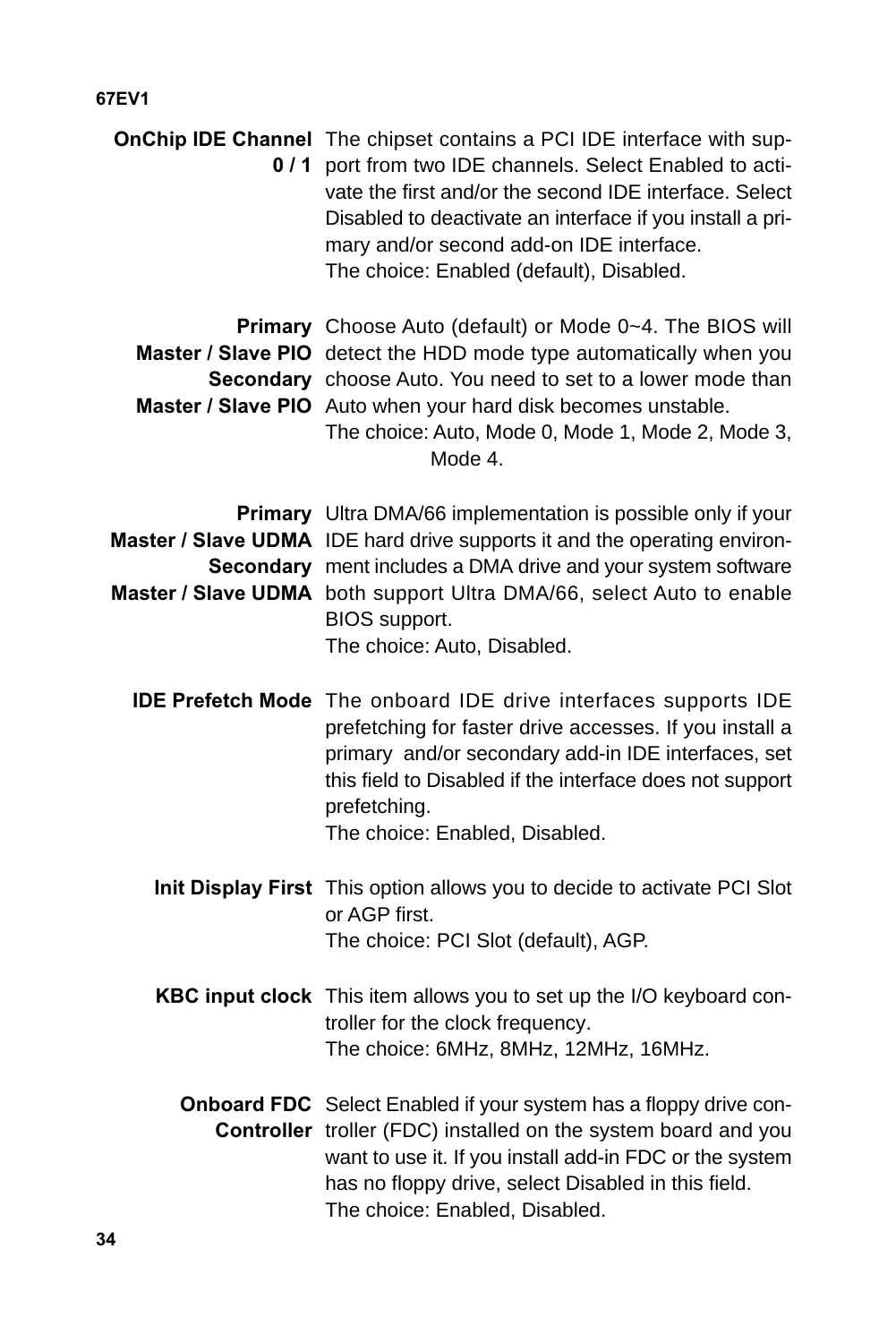| <b>Onboard Serial</b> Select an address and corresponding interrupt for the<br>Port 1 / Port2 first and second serial ports.<br>The choice: 3F8/IRQ4, 2E8/IRQ3, 3E8/IRQ4, 2F8/<br>IRQ3, Disabled, Auto.                                                                   |
|---------------------------------------------------------------------------------------------------------------------------------------------------------------------------------------------------------------------------------------------------------------------------|
| <b>UART Mode Select</b> This item allows you to select UART mode.<br>The choice: Enabled, Disabled.                                                                                                                                                                       |
| <b>UART2 Duplex Mode</b> This item allows you to select the IR half / full duplex<br>function.<br>The choice: Half, Full.                                                                                                                                                 |
| RxD, TxD Active This item allows you to determine the active of RxD,<br>TxD.<br>The choice: "Hi, Hi", "Hi, Lo", "Lo, Lo", "Lo, Hi".                                                                                                                                       |
| IR Transmission delay This item allows you to enable / disable IR transmis-<br>sion delay.<br>The choice: Enabled, Disabled.                                                                                                                                              |
| Onboard Parallel Port This item allows you to determine onboard parallel<br>port controller I/O address setting.<br>The choice: 378H/IRQ7, 278H/IRQ5, 3BC/IRQ7,<br>Disabled.                                                                                              |
| Parallel Port Mode Select an operating mode for the onboard parallel<br>(printer) port. Select Normal, Compatible, or SPP<br>unless you are certain your hardware and software<br>both support one of the other available modes.<br>The choice: SPP, EPP, ECP, ECP + EPP. |
| ECP Mode Use DMA Select a DMA channel for the parallel port for use<br>during ECP mode.<br>The choice: 3, 1.                                                                                                                                                              |
| EPP Mode Select Select EPP port type 1.7 or 1.9<br>The choice: EPP1.7, 1.9.                                                                                                                                                                                               |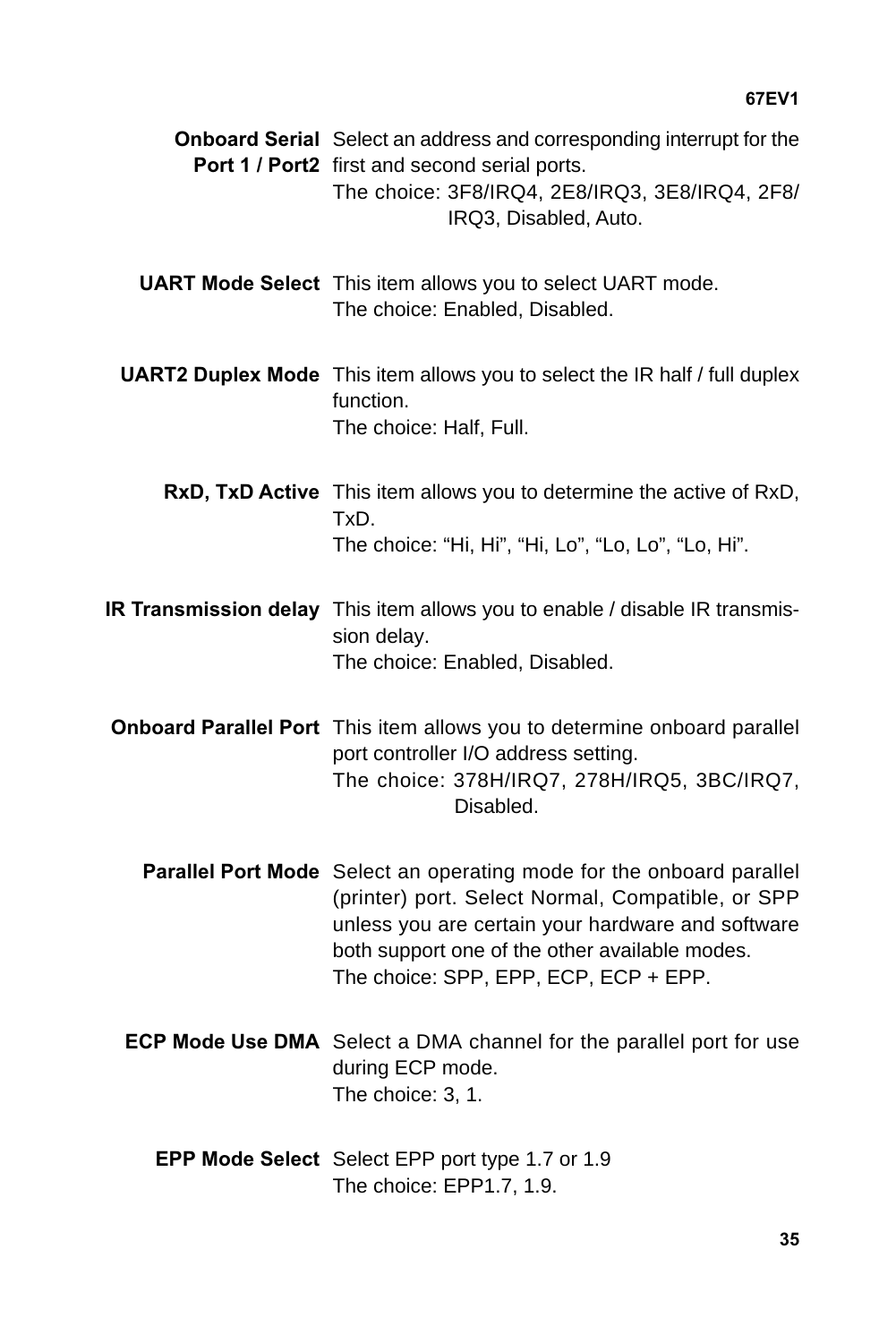**KB Power ON** When user sets a password for keyboard, the pass-Password word that user set returns the system to Full On state.

**Hot Key Power On** Boot up the system via predetermined keyboard hot key. The choice:  $<$ Ctrl> +  $<$ F1>... $<$ F12>.

3. Press <ESC> to return to the Main Menu when you finish setting up all items.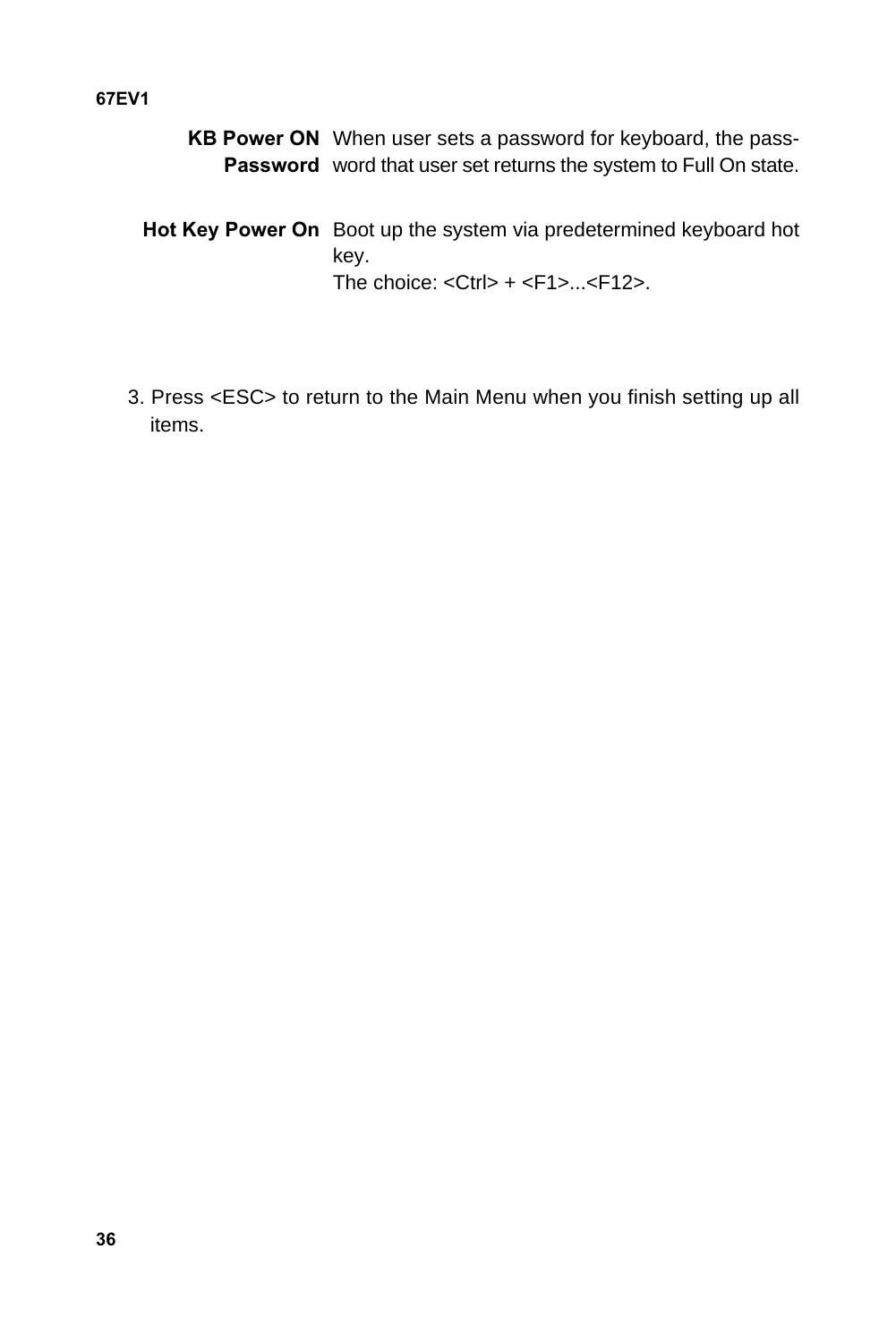## <span id="page-36-0"></span>**3-9 SUPERVISOR / USER PASSWORD**

- These two options allow you to set your sysem passwords. Normally, the supervisor has a higher ability to change the CMOS setup option than the user. The way to set up the passwords for both Supervisor and User are as follows:
- 1. Choose "Change Password" in the Main Menu and press <Enter>. The following message appears:

**"Enter Password : "**

- 2. The first time you run this option, enter your password up to 8 characters and press <Enter>. The screen does not display the enterd characters.
- 3. After you enter the password, the following message appears prompting you to confirm the password:

**"Confirm Password : "**

- 4. Enter the same password "exactly" as you just typed again to confirm the password and press <Enter>.
- 5. Move the cursor to Save & Exit Setup to save the password.
- 6. If you need to delete the password ou entered before, choose the Supervisor Password and press <Enter>. It will delete the password that you had before.
- 7. Move the cursor to Save & Exit Setup to save the option you did, otherwise the old password will still be there the next time you turn your system on.
- 8. Press <Enter> to exit to the Main Menu.

**NOTE: If you forget or lose the password, the only way to access the system is to clear the CMOS RAM. All setup informations will be lost and you need to run the BIOS setup program again.**